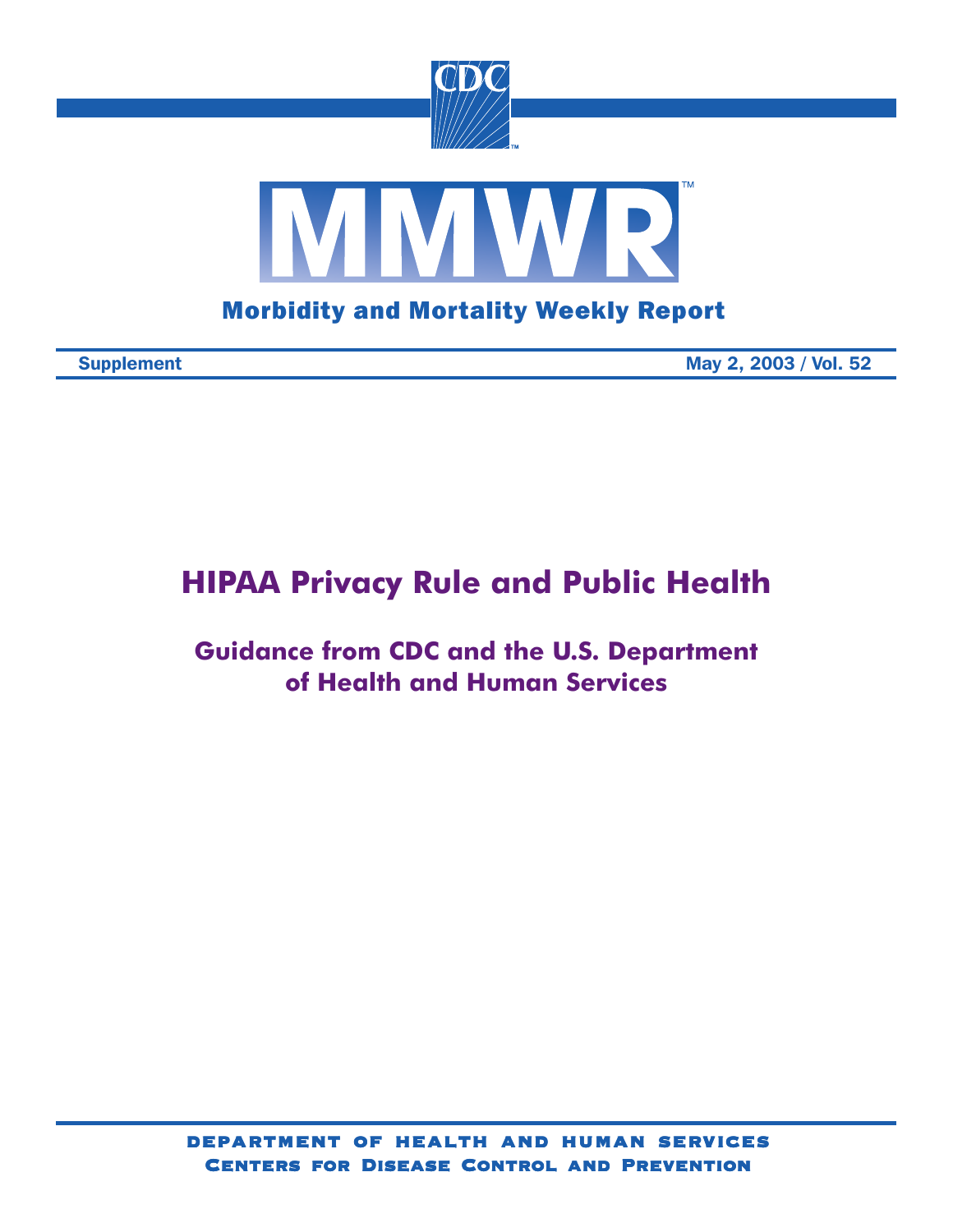### **MMWR**

The *MMWR* series of publications is published by the Epidemiology Program Office, Centers for Disease Control and Prevention (CDC), U.S. Department of Health and Human Services, Atlanta, GA 30333.

#### **SUGGESTED CITATION**

Centers for Disease Control and Prevention. HIPAA Privacy Rule and public health: guidance from CDC and the U.S. Department of Health and Human Services. MMWR 2003;52(Supl):[inclusive page numbers].

#### **Centers for Disease Control and Prevention**

Julie L. Gerberding, M.D., M.P.H. *Director*

David W. Fleming, M.D. *Deputy Director for Public Health Science*

Dixie E. Snider, Jr., M.D., M.P.H. *Associate Director for Science*

#### **Epidemiology Program Office**

Stephen B. Thacker, M.D., M.Sc. *Director*

### **Office of Scientific and Health Communications**

John W. Ward, M.D. *Director Editor,* MMWR *Series*

Suzanne M. Hewitt, M.P.A. *Managing Editor,* MMWR *Series*

C. Kay Smith-Akin, M.Ed. *Lead Technical Writer/Editor*

Douglas W. Weatherwax *Project Editor*

Beverly J. Holland *Lead Visual Information Specialist*

Malbea A. Heilman *Visual Information Specialist*

Quang M. Doan Erica R. Shaver *Information Technology Specialists*

#### **CONTENTS**

| Disclosures for Public Health Purposes  8       |  |
|-------------------------------------------------|--|
|                                                 |  |
| The Privacy Rule and Public Health Research  10 |  |
|                                                 |  |
|                                                 |  |
|                                                 |  |
|                                                 |  |
|                                                 |  |
| Associations, Nonprofit Organizations,          |  |
|                                                 |  |
|                                                 |  |
|                                                 |  |
|                                                 |  |
|                                                 |  |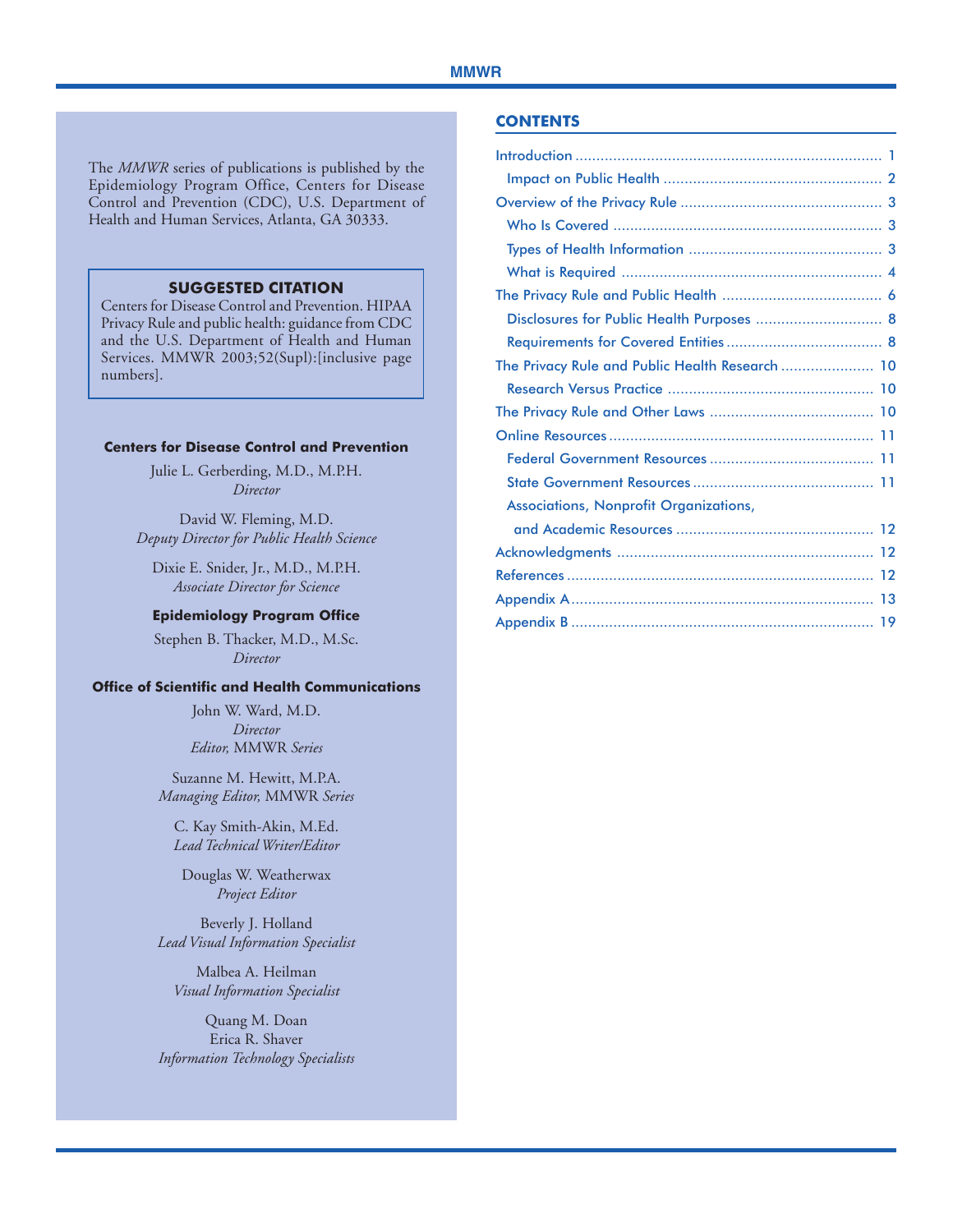# **HIPAA Privacy Rule and Public Health**

# <span id="page-2-0"></span>**Guidance from CDC and the U.S. Department of Health and Human Services\***

### *Summary*

*New national health information privacy standards have been issued by the U.S. Department of Health and Human Services (DHHS), pursuant to the Health Insurance Portability and Accountability Act of 1996 (HIPAA). The new regulations provide protection for the privacy of certain individually identifiable health data, referred to as protected health information (PHI). Balancing the protection of individual health information with the need to protect public health, the Privacy Rule expressly permits disclosures without individual authorization to public health authorities authorized by law to collect or receive the information for the purpose of preventing or controlling disease, injury, or disability, including but not limited to public health surveillance, investigation, and intervention.*

*Public health practice often requires the acquisition, use, and exchange of PHI to perform public health activities (e.g., public health surveillance, program evaluation, terrorism preparedness, outbreak investigations, direct health services, and public health research). Such information enables public health authorities to implement mandated activities (e.g., identifying, monitoring, and responding to death, disease, and disability among populations) and accomplish public health objectives. Public health authorities have a long history of respecting the confidentiality of PHI, and the majority of states as well as the federal government have laws that govern the use of, and serve to protect, identifiable information collected by public health authorities.*

*The purpose of this report is to help public health agencies and others understand and interpret their responsibilities under the Privacy Rule. Elsewhere, comprehensive DHHS guidance is located at the HIPAA website of the Office for Civil Rights [\(http://](http://www.hhs.gov/ocr/hipaa/) [www.hhs.gov/ocr/hipaa/\).](http://www.hhs.gov/ocr/hipaa/)*

### **Introduction**

The shift of medical records from paper to electronic formats has increased the potential for individuals to access, use, and disclose sensitive personal health data. Although protecting individual privacy is a long-standing tradition among health-care providers and public health practitioners in the United States, previous legal protections at the federal, tribal, state, and local levels were inconsistent and inadequate. A patchwork of laws provided narrow privacy protections for selected health data and certain keepers of that data (*1*).

The U.S. Department of Health and Human Services (DHHS) has addressed these concerns with new privacy standards that set a national minimum of basic protections, while balancing individual needs with those of society. The Health Insurance Portability and Accountability Act of 1996 (HIPAA) was adopted to ensure health insurance coverage after leaving an employer and also to provide standards for facilitating health-care–related electronic transactions. To improve the efficiency and effectiveness of the health-care system, HIPAA included administrative simplification provisions that required DHHS to adopt national standards for electronic health-care transactions (*2*). At the same time, Congress recognized that advances in electronic technology could erode the privacy of health information. Consequently, Congress incorporated into HIPAA provisions that mandated adoption of federal privacy protections for certain individually identifiable health information.

The HIPAA Privacy Rule (Standards for Privacy of Individually Identifiable Health Information) (*3*) provides the first national standards for protecting the privacy of health information. The Privacy Rule regulates how certain entities, called covered entities, use and disclose certain individually identifiable health information, called protected health information (PHI). PHI is individually identifiable health information that is transmitted or maintained in any form or medium (e.g., electronic, paper, or oral), but excludes certain educational records and employment records. Among other provisions, the Privacy Rule

- gives patients more control over their health information;
- sets boundaries on the use and release of health records;
- establishes appropriate safeguards that the majority of health-care providers and others must achieve to protect the privacy of health information;

<sup>\*</sup> Prepared by CDC staff, in consultation with the Office of the General Counsel, the Office for Civil Rights, other offices and agencies within the U.S. Department of Health and Human Services, Washington, D.C., and health privacy specialists.

The material in this report originated in the Epidemiology Program Office, Stephen B. Thacker, M.D., M.Sc., Director.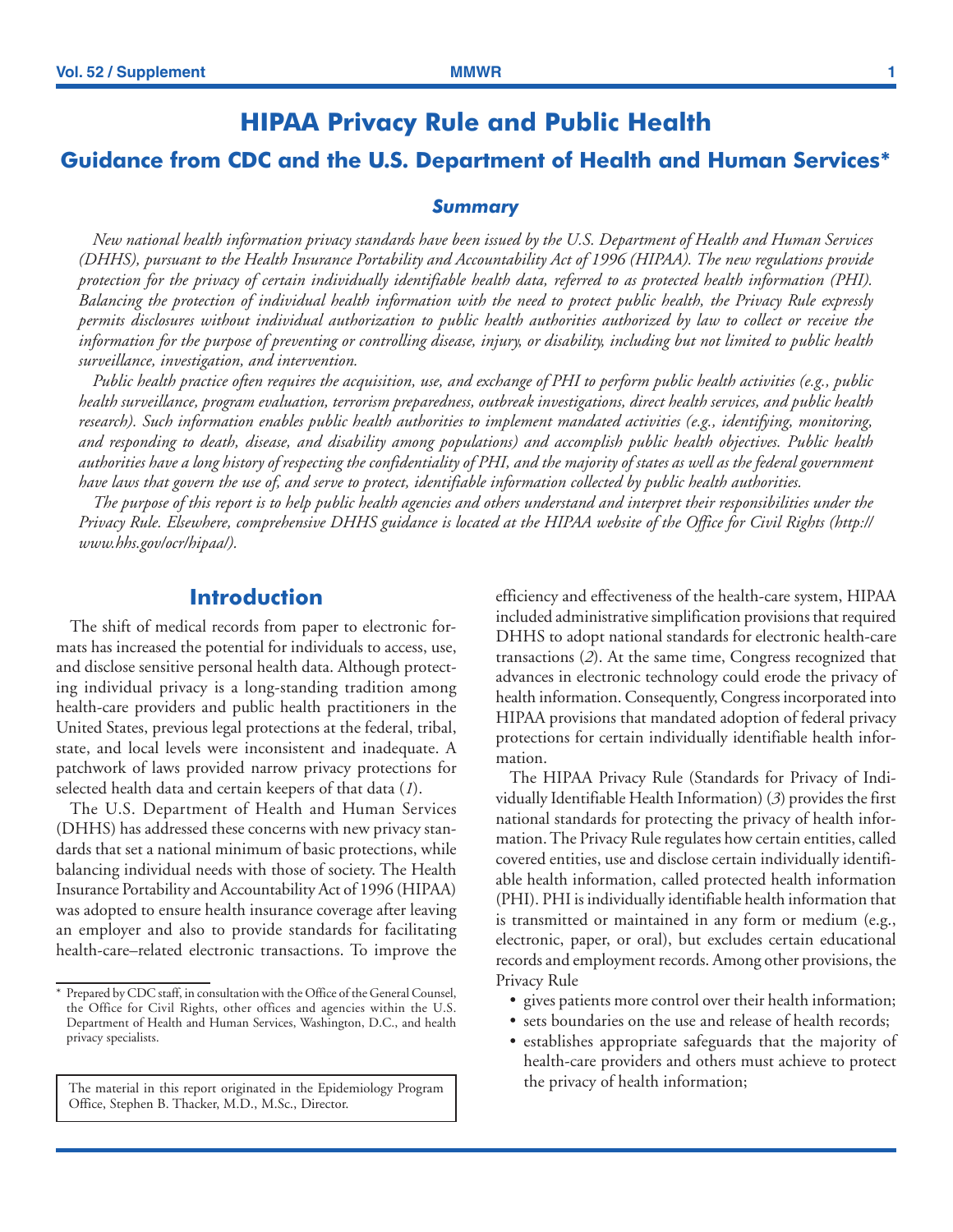- <span id="page-3-0"></span>• holds violators accountable with civil and criminal penalties that can be imposed if they violate patients' privacy rights;
- strikes a balance when public health responsibilities support disclosure of certain forms of data;
- enables patients to make informed choices based on how individual health information may be used;
- enables patients to find out how their information may be used and what disclosures of their information have been made;
- generally limits release of information to the minimum reasonably needed for the purpose of the disclosure;
- generally gives patients the right to obtain a copy of their own health records and request corrections; and
- empowers individuals to control certain uses and disclosures of their health information.

The deadline to comply with the Privacy Rule is April 14, 2003, for the majority of the three types of covered entities specified by the rule [45 CFR § 160.102]. The covered entities are

- health plans,
- health-care clearinghouses, and
- health-care providers who transmit health information in electronic form in connection with certain transactions.

At DHHS, the Office for Civil Rights (OCR) has oversight and enforcement responsibilities for the Privacy Rule. Comprehensive guidance and OCR answers to hundreds of questions are available a[t http://www.hhs.gov/ocr/hipaa \(](http://www.hhs.gov/ocr/hipaa)*4*).

# **Impact on Public Health**

Public health practice and research, including such traditional public health activities as program operations, public health surveillance, program evaluation, terrorism preparedness, outbreak investigations, direct health services, and public health research, use PHI to identify, monitor, and respond to disease, death, and disability among populations. Public health authorities have a long history of protecting and preserving the confidentiality of individually identifiable health information. They also recognize the importance of protecting individual privacy and respecting individual dignity to maintaining the quality and integrity of health data. CDC and others have worked to consistently strengthen federal and state public health information privacy practices and legal protections (*5*).

DHHS recognized the importance of sharing PHI to accomplish essential public health objectives and to meet certain other societal needs (e.g., administration of justice and law enforcement). Therefore, the Privacy Rule expressly permits PHI to be shared for specified public health purposes. For example, covered entities may disclose PHI, without individual authorization, to a public health authority legally authorized to collect or receive the information for the purpose of preventing or controlling disease, injury, or disability [45 CFR § 164.512(b)] (Box 1). Further, the Privacy Rule permits covered entities to make disclosures that are required by other laws, including laws that require disclosures for public health purposes.

Thus, the Privacy Rule provides for the continued functioning of the U.S public health system. Covered entities should become fully aware of the scope of permissible disclosures for public health activities as well as state and local reporting laws and regulations. Moreover, a public health authority may also

#### **BOX 1. Protected health information (PHI) disclosures by covered entities for public health activities requiring no authorization under the Privacy Rule**

Without individual authorization, a covered entity may disclose PHI to a public health authority\* that is legally authorized to collect or receive the information for the purposes of preventing or controlling disease, injury, or disability including, but not limited to

- reporting of disease, injury, and vital events (e.g., birth or death); and
- conducting public health surveillance, investigations, and interventions.

 PHI may also be disclosed without individual authorization to

- report child abuse or neglect to a public health or other government authority legally authorized to receive such reports;
- a person subject to jurisdiction of the Food and Drug Administration (FDA) concerning the quality, safety, or effectiveness of an FDA-related product or activity for which that person has responsibility;
- a person who may have been exposed to a communicable disease or may be at risk for contracting or spreading a disease or condition, when legally authorized to notify the person as necessary to conduct a public health intervention or investigation; and
- an individual's employer, under certain circumstances and conditions, as needed for the employer to meet the requirements of the Occupational Safety and Health Administration, Mine Safety and Health Administration, or a similar state law.

**Source**: Adapted from [45 CFR § 164.512(b)].

Or to an entity working under a grant of authority from a public health authority, or when directed by a public health authority, to a foreign government agency that is acting in collaboration with a public health authority.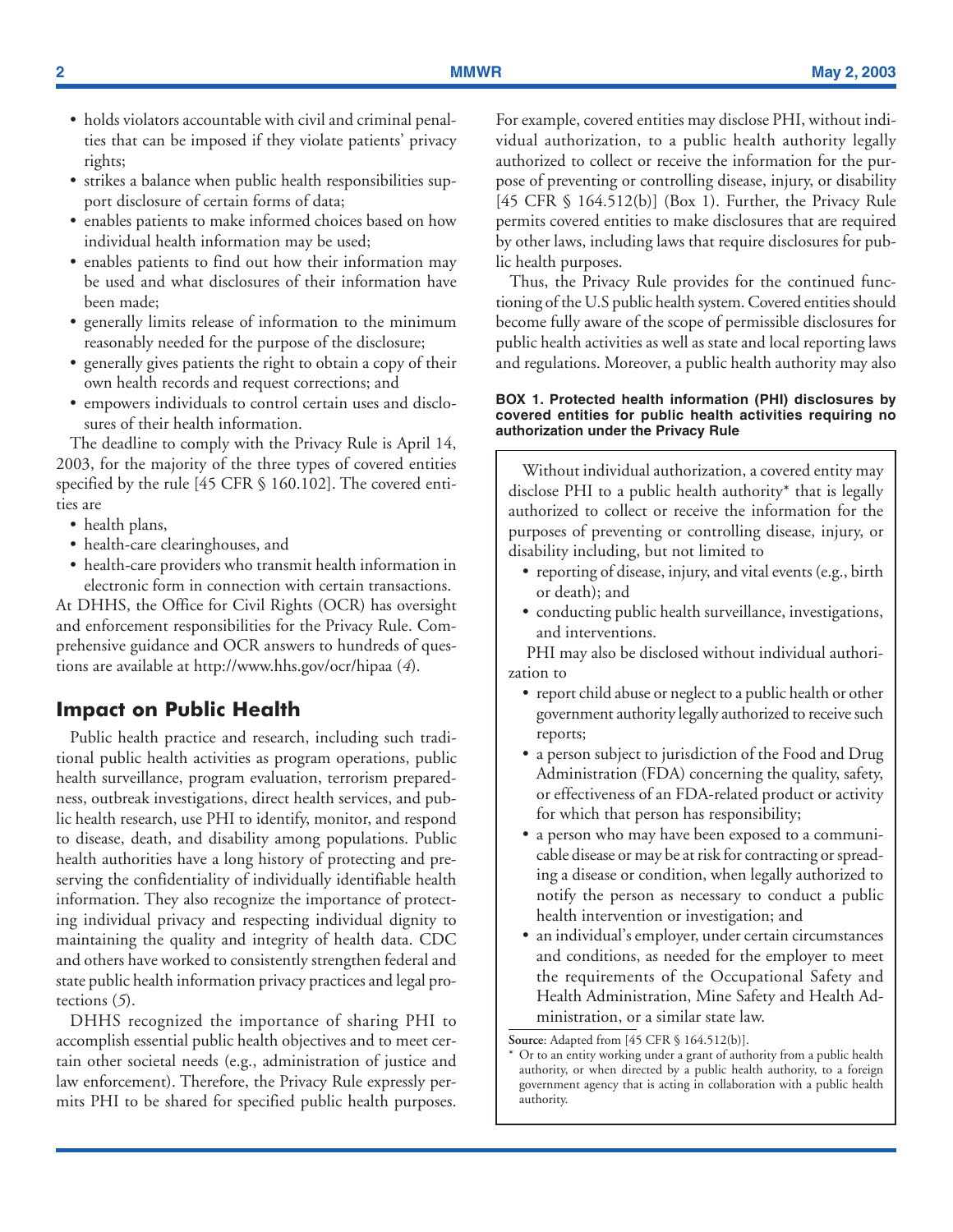<span id="page-4-0"></span>be a covered entity. For example, a public health agency that operates a health clinic, providing essential health-care services and performing covered transactions electronically, is a covered entity.

This report provides guidance to public health authorities and their authorized agents, researchers, and health-care providers in interpreting the Privacy Rule as it affects public health. CDC recommends that public health authorities share the information in this report with covered health-care providers and other covered entities and work closely with those entities to ensure implementation of the rule consistent with its intent to protect privacy while permitting authorized public health activities to continue.

# **Overview of the Privacy Rule**

### **Who Is Covered**

The authority of DHHS to issue health-information privacy regulations was limited by Congress in HIPAA to a defined set of covered entities. More complete definitions of these, and other terms, are located elsewhere in this report (Appendix A). Covered entities are as follows:

- Health plans. An individual or group plan that provides, or pays the cost of, medical care that includes the diagnosis, cure, mitigation, treatment, or prevention of disease. Health plans include private entities (e.g., health insurers and managed care organizations) and government organizations (e.g., Medicaid, Medicare, and the Veterans Health Administration).
- **•** Health-care clearinghouses. A public or private entity, including a billing service, repricing company, or community health information system, that processes nonstandard data or transactions received from another entity into standard transactions or data elements, or vice versa.
- **•** Health-care providers. A provider of health-care services and any other person or organization that furnishes, bills, or is paid for health care in the normal course of business. Health-care providers (e.g., physicians, hospitals, and clinics) are covered entities if they transmit health information in electronic form in connection with a transaction for which a HIPAA standard has been adopted by DHHS.

The Privacy Rule also establishes requirements for covered entities with regard to their nonemployee business associates (e.g., lawyers, accountants, billing companies, and other contractors) whose relationship with covered entities requires sharing of PHI. The Privacy Rule allows a covered provider or health plan to disclose PHI to a business associate if satisfactory written assurance is obtained that the business associate will use the information only for the purposes for which it was engaged, will safeguard the information from misuse, and will help the covered entity comply with certain of its duties under the Privacy Rule.

The Privacy Rule does not apply to all persons or entities that regularly use, disclose, or store individually identifiable health information. For example, the Privacy Rule does not cover employers, certain insurers (e.g., auto, life, and worker compensation), or those public agencies that deliver social security or welfare benefits, when functioning solely in these capacities.

### **Types of Health Information**

### **Protected Health Information**

 The Privacy Rule protects certain information that covered entities use and disclose. This information is called protected health information (PHI), which is generally individually identifiable health information that is transmitted by, or maintained in, electronic media or any other form or medium. This information must relate to 1) the past, present, or future physical or mental health, or condition of an individual; 2) provision of health care to an individual; or 3) payment for the provision of health care to an individual. If the information identifies or provides a reasonable basis to believe it can be used to identify an individual, it is considered individually identifiable health information.

### **De-Identified Information**

De-identified data (e.g., aggregate statistical data or data stripped of individual identifiers) require no individual privacy protections and are not covered by the Privacy Rule. De-identifying can be conducted through

- statistical de-identification a properly qualified statistician using accepted analytic techniques concludes the risk is substantially limited that the information might be used, alone or in combination with other reasonably available information, to identify the subject of the information [45 CFR § 164.514(b)]; or the
- **•** safe-harbor method a covered entity or its business associate de-identifies information by removing 18 identifiers (Box 2) and the covered entity does not have actual knowledge that the remaining information can be used alone or in combination with other data to identify the subject [45 CFR § 164.514(b)].

In certain instances, working with de-identified data may have limited value to clinical research and other activities. When that is the case, a limited data set may be useful.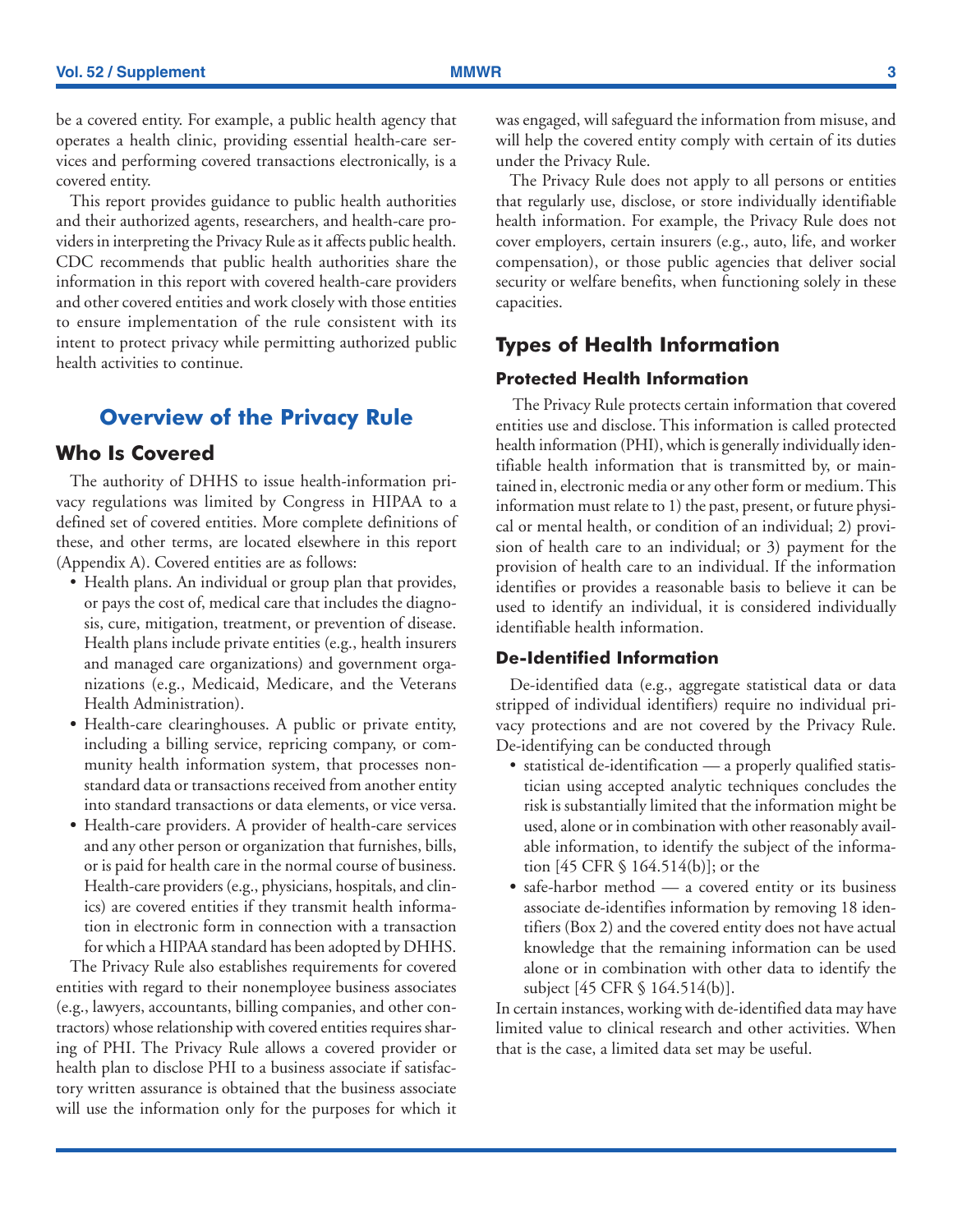#### <span id="page-5-0"></span>**BOX 2. Individual identifiers under the Privacy Rule**

The following 18 identifiers of a person, or of relatives, employers, or household members of a person must be removed, and the covered entity must not have actual knowledge that the information could be used alone or in combination with other information to identify the individual, for the information to be considered de-identified and not protected health information (PHI):

- names;
- all geographic subdivisions smaller than a state, including county, city, street address, precinct, zip code,\* and their equivalent geocodes;
- all elements of dates (except year) directly related to an individual; all ages >89 and all elements of dates (including year) indicative of such age (except for an aggregate into a single category of age >90);
- telephone numbers;
- fax numbers;
- electronic mail addresses;
- Social Security numbers;
- medical record numbers;
- health-plan beneficiary numbers;
- account numbers;
- certificate and license numbers;
- vehicle identifiers and serial numbers, including license plate numbers;
- medical device identifiers and serial numbers;
- Internet universal resource locators (URLs);
- Internet protocol (IP) addresses;
- biometric identifiers including fingerprints and voice prints;
- full-face photographic images and any comparable images; and
- any other unique identifying number, characteristic, or code, except that covered identities may, under certain circumstances, assign a code or other means of record identification that allows de-identified information to be re-identified.

**Source**: Adapted from [45 CFR § 164.514(b)(2)(i)].

\* The first three digits of a zip code are excluded from the PHI list if the geographic unit formed by combining all zip codes with the same first three digits contains >20,000 persons.

### **Limited Data Sets**

 Health information in a limited data set is not directly identifiable, but may contain more identifiers than de-identified data that has been stripped of the 18 identifiers [45 CFR § 164.514] (Box 3). A data-use agreement must establish who is

### **BOX 3. Use of limited data sets under the Privacy Rule**

The following protected health information (PHI) can be included, without authorization, in a limited data set for public health, research, or health-care operations:

- town or city, state, and zip code; and
- elements of dates related to a person (e.g., years, birth dates, admission dates, discharge dates, and dates of death).

To disclose a limited data set, a covered entity must enter into a data-use agreement with the recipient, which agrees to use or disclose the PHI for limited purposes. Disclosure of a limited data set is not subject to the accounting requirement, but must meet the minimum necessary standards of the Privacy Rule.

permitted to use or receive the limited data set, and provide that the recipient will

- not use or disclose the information other than as permitted by the agreement or as otherwise required by law;
- use appropriate safeguards to prevent uses or disclosures of the information that are inconsistent with the data-use agreement;
- report to the covered entity any use or disclosure of the information, in violation of the agreement, of which it becomes aware;
- ensure that any agents to whom it provides the limited data set agree to the same restrictions and conditions that apply to the limited data set recipient with respect to such information; and
- not attempt to re-identify the information or contact the individual.

# **What is Required**

For covered entities using or disclosing PHI, the Privacy Rule establishes a range of health-information privacy requirements and standards that attempt to balance individual privacy interests with the community need to use such data [45 CFR § 164.504]. Among its provisions, the Privacy Rule requires covered entities to

- notify individuals regarding their privacy rights and how their PHI is used or disclosed;
- adopt and implement internal privacy policies and procedures;
- train employees to understand these privacy policies and procedures as appropriate for their functions within the covered entity;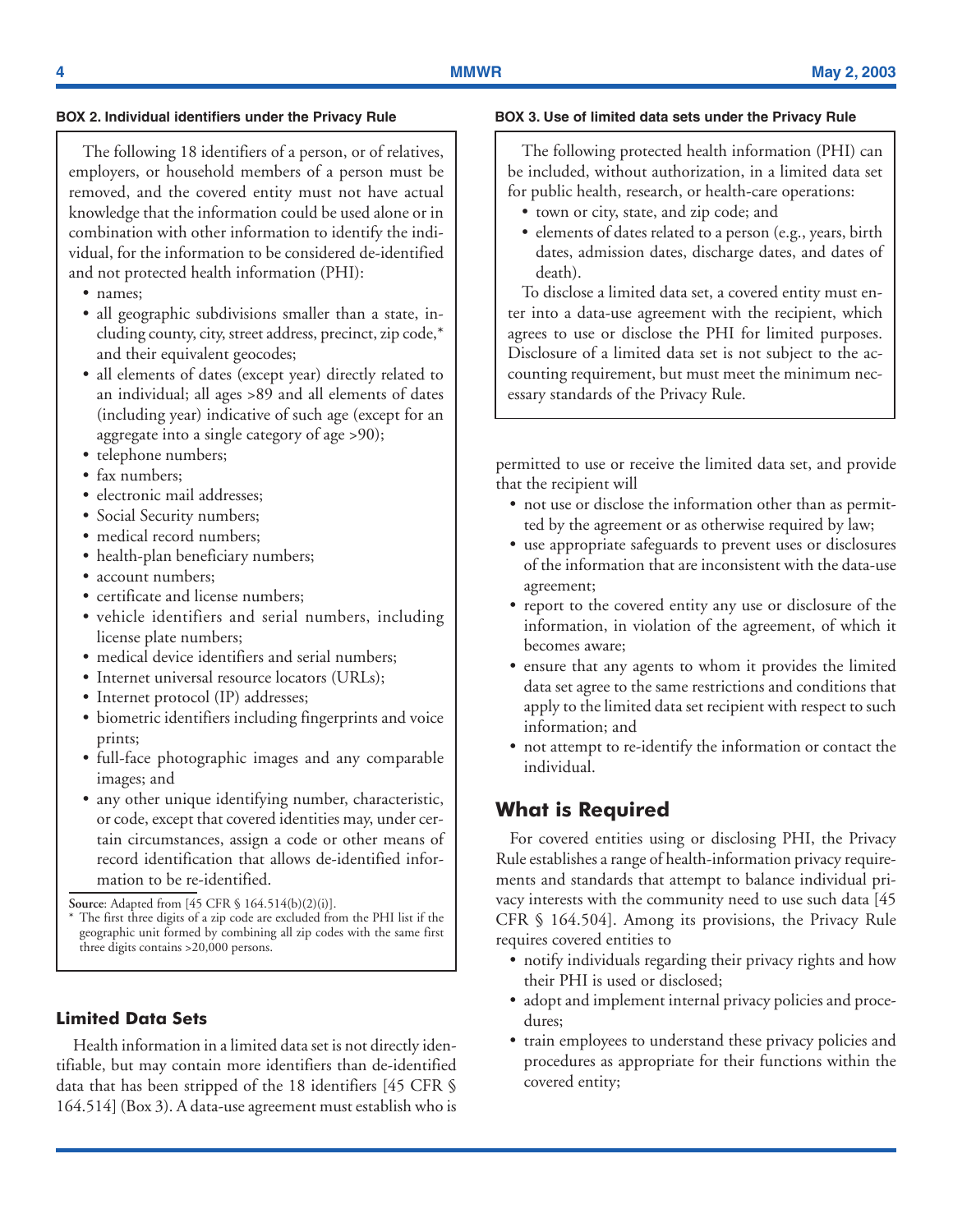- designate individuals who are responsible for implementing privacy policies and procedures, and who will receive privacy-related complaints;
- establish privacy requirements in contracts with business associates that perform covered functions;
- have in place appropriate administrative, technical, and physical safeguards to protect the privacy of health information; and
- meet obligations with respect to health consumers exercising their rights under the Privacy Rule.

With respect to individuals, they are vested with the following rights:

- **•** Receive access to PHI. Individual rights include inspections of records and the provision for copies of PHI about the individual in a designated record set, for as long as the PHI is maintained in the designated record set, except for psychotherapy notes, information complied for use in civil, criminal, or administrative actions, and PHI maintained by a covered entity subject to the Clinical Laboratory Improvement Amendments of 1988 [42 CFR § 263(a)]. In the majority of cases, covered entities must accommodate a request or provide a process of denial, subject to review [45 CFR § 164.524].
- **•** Request amendments to PHI. Individuals can request that covered entities amend PHI about the individual in a designated record set for as long as the PHI is maintained in a designated record set. If the covered entity agrees to the amendment, it must 1) identify the records affected; 2) append or provide a link to the amendment; 3) inform the individual the amendment has been made; and 4) work with other covered entities or business associates who possess or receive the data to make the amendments [45 CFR § 164.526]. If the covered entity denies this request, the Privacy Rule provides a process for contesting the denial [45 CFR § 164.526].
- **•** Receive adequate notice. With limited exceptions, individuals have the right to receive a notice of the uses and disclosures the covered entity will make of their PHI, their rights under the Privacy Rule, and the covered entity's obligations with respect to that information. In certain cases, notice may be provided electronically. The notice must be in plain language (e.g., "your health information may be shared with public health authorities for public health purposes . . ." ) and posted where it is likely to be seen by patients [45 CFR § 164.520].
- **•** Receive an accounting of disclosures. Upon request, covered entities are required to provide individuals with an accounting for certain types of disclosures of PHI, although the rule contains certain exceptions, including disclosures with individual authorization, disclosures

related to providers' treatment, payment and health-care operations (TPO), and other exceptions. A typical a ccounting includes the name of the person or entity who received the information, date of the disclosure, a brief description of the information disclosed, and a brief e xplanation of the reasons for disclosure or copy of the request [45 CFR § 164.528]. However, requirements for accounting of public health disclosures may vary (see Accounting for Public Health Disclosures).

**•** Request restrictions. Individuals have the right to request a restriction on certain uses or disclosures of their PHI; however, the covered entity is not obligated to agree to such a request. If the covered entity does agree to a restriction, it must generally abide by the agreement, except for emergency treatment situations. But such an agreement is not effective to prevent certain permitted uses or disclosures [CFR 45 § 164.512].

### **Required PHI Disclosures**

A covered entity is required by the Privacy Rule to disclose PHI in only two instances: 1) when an individual has a right to access an accounting of his or her PHI (see previous paragraph); and 2) when DHHS needs PHI to determine compliance with the Privacy Rule [45 CFR § 164.502(a)(2)]. Certain other uses and disclosures of PHI may be permitted without authorization, but are not required by the Privacy Rule. However, other federal, tribal, state, or local laws may compel disclosure.

### **Permitted PHI Disclosures Without Authorization**

The Privacy Rule permits a covered entity to use and disclose PHI, with certain limits and protections, for TPO activities [45 CFR § 164.506]. Certain other permitted uses and disclosures for which authorization is not required follow. Additional requirements and conditions apply to these disclosures. The Privacy Rule text and OCR guidance should be consulted for a full understanding of the following:

- **•** Required by law. Disclosures of PHI are permitted when required by other laws, whether federal, tribal, state, or local.
- **•** Public health. PHI can be disclosed to public health authorities and their authorized agents for public health purposes including but not limited to public health surveillance, investigations, and interventions.
- **•** Health research. A covered entity can use or disclose PHI for research without authorization under certain conditions, including 1) if it obtains documentation of a waiver from an institutional review board (IRB) or a privacy board, according to a series of considerations; 2) for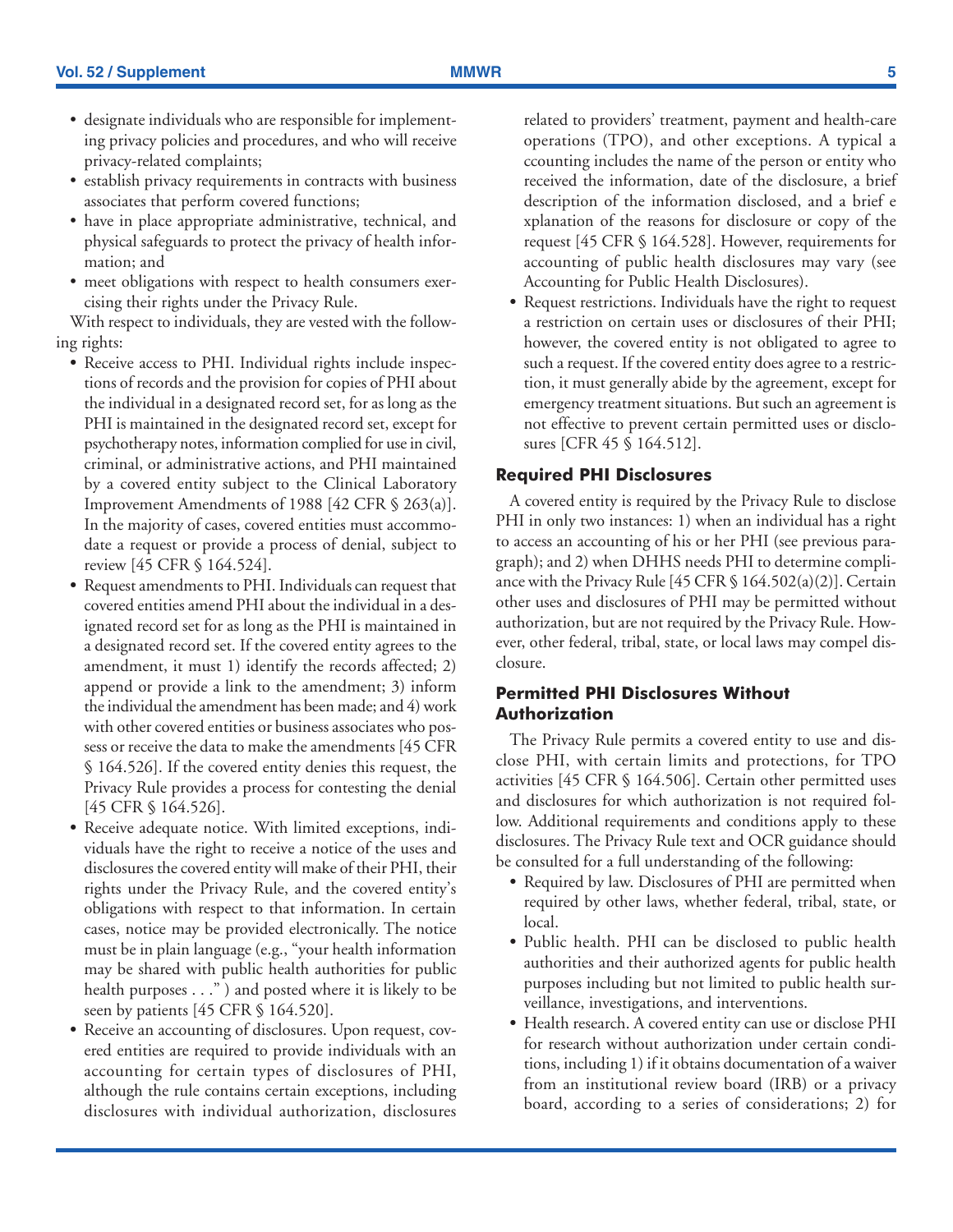<span id="page-7-0"></span>activities preparatory to research; and 3) for research on a decedent's information.

- **•** Abuse, neglect, or domestic violence. PHI may be disclosed to report abuse, neglect, or domestic violence under specified circumstances.
- **•** Law enforcement. Covered entities may, under specified conditions, disclose PHI to law enforcement officials pursuant to a court order, subpoena, or other legal order, to help identify and locate a suspect, fugitive, or missing person; to provide information related to a victim of a crime or a death that may have resulted from a crime, or to report a crime.
- **•** Judicial and administrative proceedings. A covered entity may disclose PHI in the course of a judicial or administrative proceeding under specified circumstances.
- **•** Cadaveric organ, eye, or tissue donation purposes. Organ-procurement agencies may use PHI for the purposes of facilitating transplant.
- **•** Oversight. Covered entities may usually disclose PHI to a health oversight agency for oversight activities authorized by law.
- **•** Worker's compensation. The Privacy Rule permits disclosure of work-related health information as authorized by, and to the extent necessary to comply with, workers' compensation programs.

#### **Other Authorized Disclosures**

 A valid authorization is required for any use or disclosure of PHI that is not required or otherwise permitted without authorization by the Privacy Rule. In general, these authorizations must

- specifically identify the PHI to be used or disclosed;
- provide the names of persons or organizations, or classes of persons or organizations, who will receive, use, or disclose the PHI;
- state the purpose for each request;
- notify individuals of their right to refuse to sign the authorization without negative consequences to treatment, payment, or health plan enrollment or benefit eligibility, except under specific circumstances;
- be signed and dated by the individual or the individual's personal representative;
- be written in plain language;
- include an expiration date or event;
- notify the individual of the right to revoke authorization at any time in writing, and how to exercise that right, and any applicable exceptions to that right under the Privacy Rule; and

• explain the potential for the information to be subject to redisclosure by recipient and no longer protected by the Privacy Rule.

# **The Privacy Rule and Public Health**

 The Privacy Rule recognizes 1) the legitimate need for public health authorities and others responsible for ensuring the public's health and safety to have access to PHI to conduct their missions; and 2) the importance of public health reporting by covered entities to identify threats to the public and individuals. Accordingly, the rule 1) permits PHI disclosures without a written patient authorization for specified public health purposes to public health authorities legally authorized to collect and receive the information for such purposes, and 2) permits disclosures that are required by state and local public health or other laws. However, because the Privacy Rule affects the traditional ways PHI is used and exchanged among covered entities (e.g., doctors, hospitals, and health insurers), it can affect public health practice and research in multiple ways. To prevent misconceptions, understanding the Privacy Rule is important for public health practice. Some illustrative examples are presented in this report (Box 4). Also provided are sample letters that might prove useful in clarifying relationships involving public health and the Privacy Rule (Appendix B).

A public health authority is broadly defined as including agencies or authorities of the United States, states, territories, political subdivisions of states or territories, American Indian tribes, or an individual or entity acting under a grant of authority from such agencies and responsible for public health matters as part of an official mandate. Public health authorities include federal public health agencies (e.g., CDC, National Institutes of Health [NIH], Health Resources and Services Administration [HRSA], Substance Abuse and Mental Health Services Administration [SAMHSA], Food and Drug Administration [FDA], or Occupational Safety and Health Administration [OSHA]); tribal health agencies; state public health agencies (e.g., public health departments or divisions, state cancer registries, and vital statistics departments); local public health agencies; and anyone performing public health functions under a grant of authority from a public health agency [45 CFR § 164.501].

Public health agencies often conduct their authorized public health activities with other entities by using different mechanisms (e.g., contracts and memoranda or letters of agreement). These other entities are public health authorities under the Privacy Rule with respect to the activities they conduct under a grant of authority from such a public health agency. A covered entity may disclose PHI to public health authorities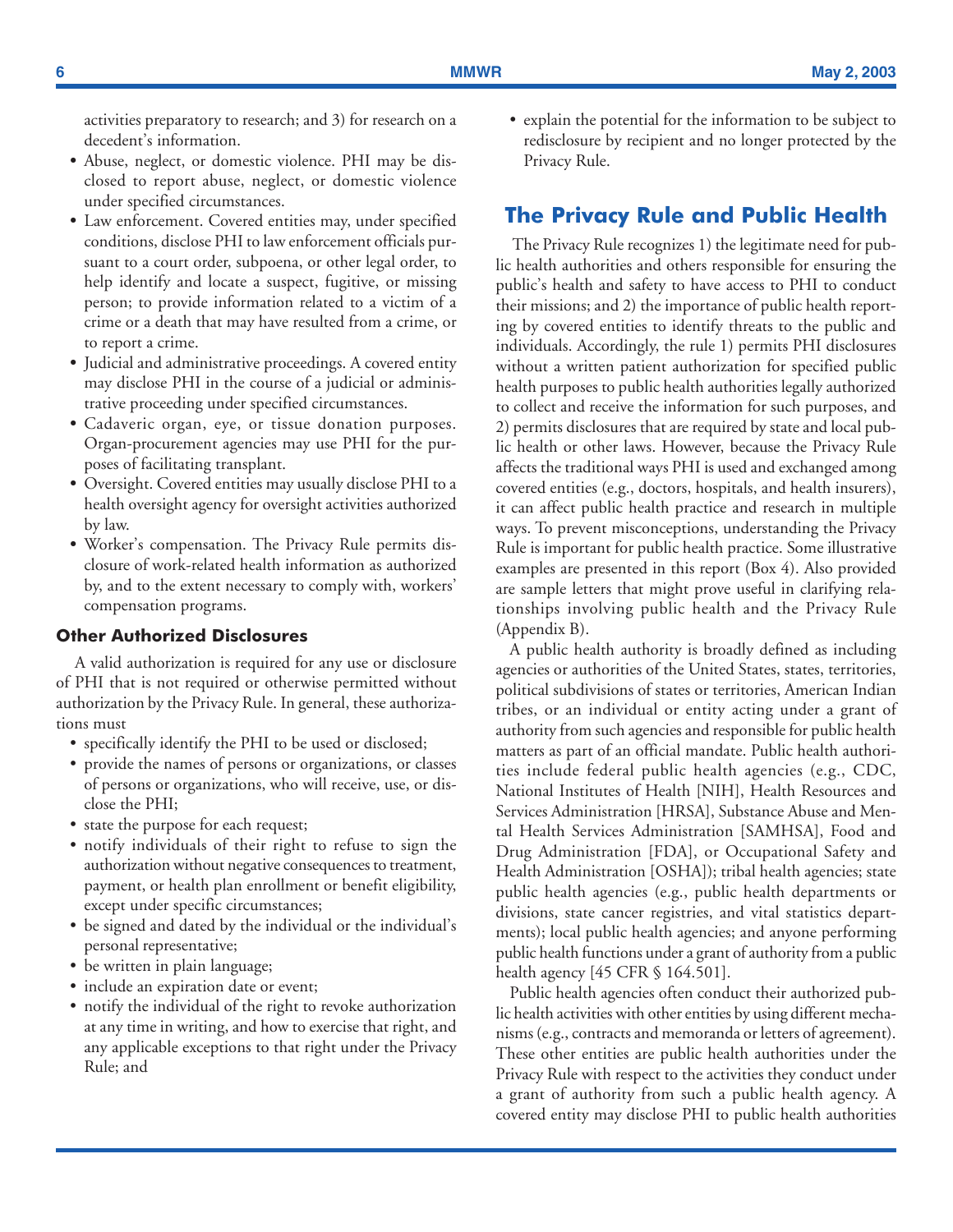#### **BOX 4. Examples of situations related to the Privacy Rule and public health**

**State cancer registry.** Under a state law, health-care providers are required to report cancer cases to a state's cancer registry. Names are included to prevent duplicate reporting and counting. State law protects the confidentiality of the data. Can covered entities disclose the information under the Privacy Rule?

**Privacy Rule effect.** Covered entities may disclose PHI to a public health agency, or any other entity, when the disclosure is required by law. However, as covered entities, the providers must give an accounting to the persons whose PHI has been shared. The state agency may use and further disclose the PHI consistent with applicable state law.

**State university-maintained cancer registry.** Under a state law, health-care providers are mandated to report cancer cases to a state health department's cancer registry. The state health department contracts with a state university to receive the reports and maintain its registry. As covered entities, can healthcare providers disclose PHI to the state university under the Privacy Rule?

**Privacy Rule effect.** As noted in the previous example, covered entities may disclose, without authorization, PHI to the cancer registry under the Privacy Rule, which expressly permits disclosure of PHI as required by law and sharing of PHI with public health authorities for public health purposes. The state university is acting under a grant of authority from a public health authority, the state health department. The university can use and disclose the information, without authorization, consistent with its agreement with the state health department and applicable state law.

**Early hearing detection and intervention.** An early hearing detection and intervention program in a state needs data from two large hospitals. The state does not have a law requiring reporting of hearing loss. Under the Privacy Rule, can covered entities release results of newborn hearing-screening tests to the state program?

**Privacy Rule effect.** The Privacy Rule expressly permits release of PHI, without authorization, from a covered entity to a public health authority (e.g., the state health department), which is authorized by law to receive PHI for the purpose of

and to these designated entities pursuant to the public health provisions of the Privacy Rule.

The Privacy Rule permits covered entities to disclose PHI, without authorization, to public health authorities or other entities who are legally authorized to receive such reports for the purpose of preventing or controlling disease, injury, or disability. This includes the reporting of disease or injury; reporting vital events (e.g., births or deaths); conducting public health surveillance, investigations, or interventions; reporting child abuse and neglect; and monitoring adverse outcomes

controlling disease, injury, or disability. The rule does not require a state law mandating such disclosures for PHI to be released to a public health authority. Finally, the covered entities may rely upon the state's representation that the information requested is the minimum necessary for the purposes of the registry.

**Disease registry maintained by private foundation.** A private foundation maintains a disease registry as a way to support research and service for those with the disease. Can health-care providers release PHI to the foundation under the Privacy Rule?

**Privacy Rule effect.** Nongovernment disease registries (e.g., those maintained by foundations and other private organizations) are not considered public health authorities unless they have a grant of authority from a public health authority. With such a grant, covered entities may disclose PHI to the foundations. But without a grant of authority, PHI may be released only under one of the following situations:

- Release is authorized by the patient.
- The PHI is de-identified.
- The PHI is contained in a limited data set governed by a data-use agreement.
- Release of PHI is in accord with the rule's provisions for disclosure for research without authorization.
- Release is otherwise permitted by the rule (e.g., to entities subject to the jurisdiction of the Food and Drug Administration (FDA) [45 CFR § 164.512(b)(1)(iii)].

**Surveillance project.** A state health department that is not a covered entity conducts a surveillance project on human immunodeficiency virus (HIV) and acquired immunodeficiency syndrome (AIDS). The HIV/AIDS surveillance project is an interview study. It asks for self-reported information from participants, including dates of diagnosis and visits for care. Is this PHI covered by the Privacy Rule?

**Privacy Rule effect.** Information collected directly from persons by a person, agency, or institution that is not a covered entity, including individually identifiable information, is not covered by the Privacy Rule.

related to food (including dietary supplements), drugs, biological products, and medical devices [45 CFR 164.512(b)]. Covered entities may report adverse events related to FDAregulated products or activities to public agencies and private entities that are subject to FDA jurisdiction [45 CFR  $164.512(b)(1)(iii)$ . To protect the health of the public, public health authorities might need to obtain information related to the individuals affected by a disease. In certain cases, they might need to contact those affected to determine the cause of the disease to allow for actions to prevent further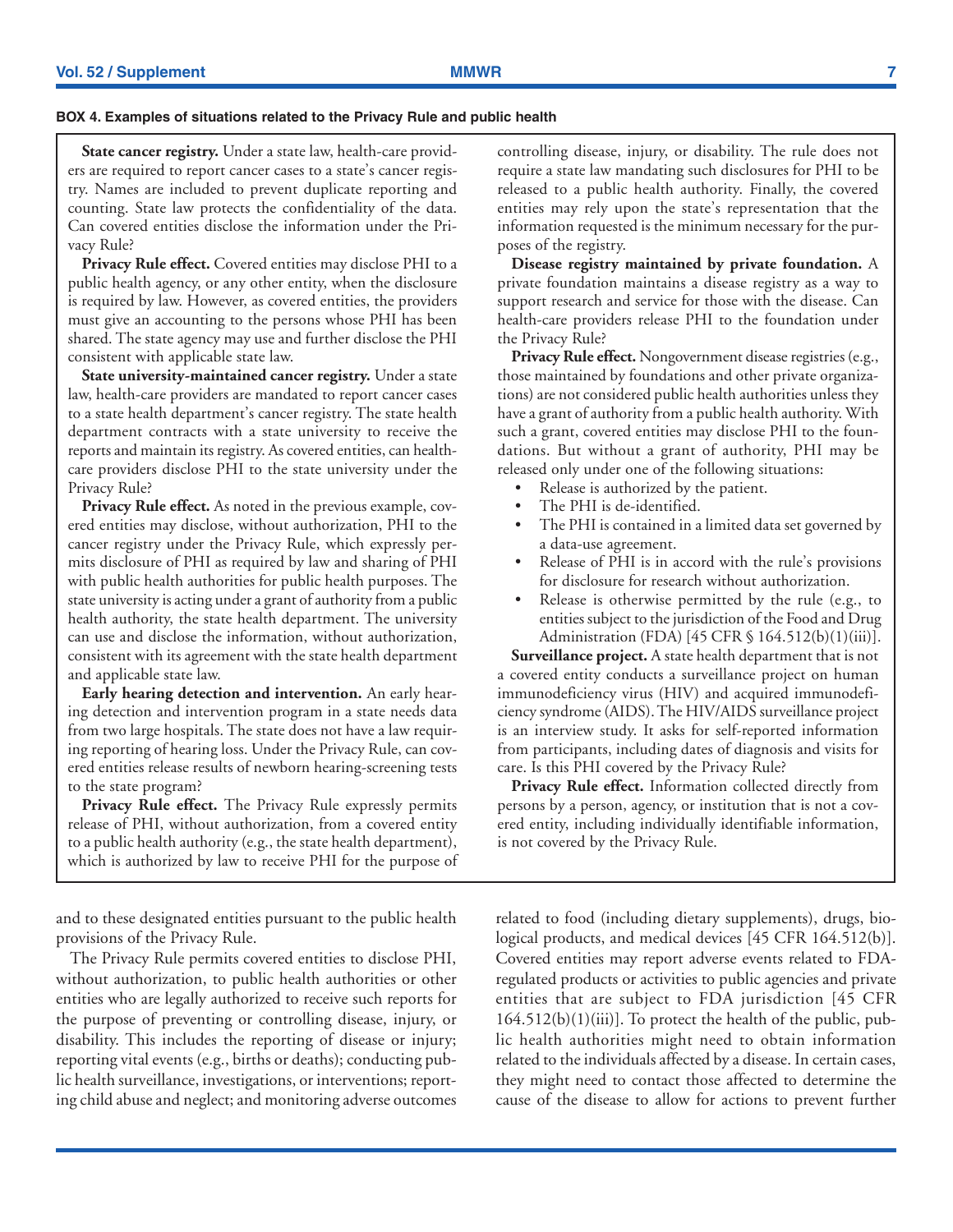<span id="page-9-0"></span>illness. Also, covered entities may, at the direction of a public health authority, disclose protected health information to a foreign government agency that is acting in collaboration with a public health authority  $[45 \text{ CFR } 164.512 \text{ (b)}(1) \text{ (i)}]$ .

To receive PHI for public health purposes, public health authorities should be prepared to verify their status and identity as public health authorities under the Privacy Rule. To verify its identity, an agency could provide any one of the following:

- if the request is made in person, presentation of an agency identification badge, other official credentials, or other proof of government status;
- if the request is in writing, the request is on the appropriate government letterhead;
- if the disclosure is to a person acting on behalf of a public health authority, a written statement on appropriate government letterhead that the person is acting under the government's authority  $[45 \text{ CFR } $164.514(h)(2)].$

Public health authorities receiving information from covered entities as required or authorized by law [45 CFR 164.512(a)] [45 CFR 164.512(b)] are not business associates of the covered entities and therefore are not required to enter into business associate agreements. Public health authorities that are not covered entities also are not required to enter into business associate agreements with their public health partners and contractors. Also, after PHI is disclosed to a public health authority pursuant to the Privacy Rule, the public health authority (if it is not a covered entity) may maintain, use, and disclose the data consistent with the laws, regulations, and policies applicable to the public health authority.

### **Disclosures for Public Health Purposes**

The Privacy Rule allows covered entities to disclose PHI to public health authorities when required by federal, tribal, state, or local laws [45 CFR 164.512(a)]. This includes state laws (or state procedures established under such law) that provide for receiving reporting of disease or injury, child abuse, birth, or death, or conducting public health surveillance, investigation, or intervention.

For disclosures not required by law, covered entities may still disclose, without authorization, to a public health authority authorized by law to collect or receive the information for the purpose of preventing or controlling disease, injury, or disability, the minimum necessary information to accomplish the intended public health purpose of the disclosure [45 CFR 164.512 (b)] (Box 1).

For example, to protect the health of the public, public health officials might need to obtain information related to persons affected by a disease. In certain cases, they might need to contact those affected to determine the cause of the disease to allow for actions to prevent further illness. The Privacy Rule continues to allow for the existing practice of sharing PHI with public health authorities who are authorized by law to collect or receive such information to aid them in their mission of protecting the health of the public. Examples of such activities include those directed at the reporting of disease or injury, reporting adverse events, reporting births and deaths, and investigating the occurrence and cause of injury and disease (*1*).

Although it is not a defined term, DHHS interpreted the phrase "authorized by law" to mean that a legal basis exists for the activity. Further, DHHS called the phrase "a term of art," including both actions that are permitted and actions that are required by law [64 FR 59929, November 3, 1999]. This does not mean a public health authority at the federal, tribal, state, or local level must have multiple disease or condition-specific laws that authorize each collection of information. Public health authorities operate under broad mandates to protect the health of their constituent populations.

### **Requirements for Covered Entities**

### **Accounting for Public Health Disclosures**

Although the Privacy Rule permits disclosures of PHI to public health authorities, covered entities must comply with certain requirements related to these disclosures. One such requirement is that a covered entity must be able to provide an individual, upon request, with an accounting of certain disclosures of PHI. The covered entity is not required to account for all disclosures of PHI. For example, an accounting is not required for disclosures made

- prior to the covered entity's compliance date;
- for TPO purposes;
- to the individual or pursuant to the individual's written authorization; or
- as part of a limited data set.

However, usually an accounting is required for disclosures made without authorization, including public health purposes.

The required accounting for disclosures may be accomplished in different ways. Typically, the covered entity must provide the individual with an accounting of each disclosure by date, the PHI disclosed, the identity of the recipient of the PHI, and the purpose of the disclosure. However, where the covered entity has, during the accounting period, made multiple disclosures to the same recipient for the same purpose, the Privacy Rule provides for a simplified means of accounting. In such cases, the covered entity need only identify the recipient of such repetitive disclosures, the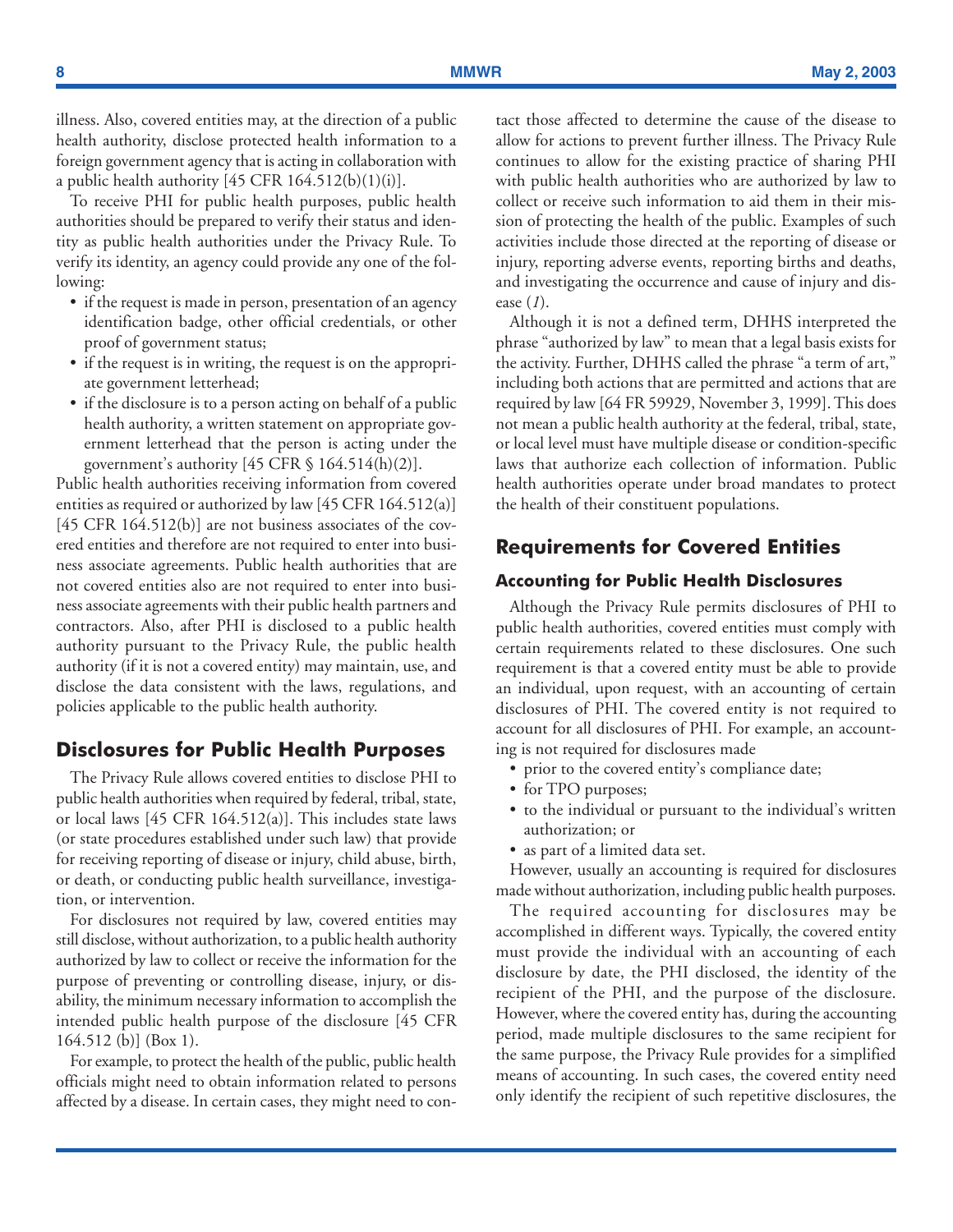purpose of the disclosure, and describe the PHI routinely disclosed. The date of each disclosure need not be tracked. Rather, the accounting may include the date of the first and last such disclosure during the accounting period, and a description of the frequency or periodicity of such disclosures. For example, the vast amount of data exchanged between covered entities and public health authorities is made through ongoing, regular reporting or inspection requirements. A covered health-care provider may routinely report all cases of measles it diagnoses to the local public health authority. An accounting of such disclosures to a requesting individual would need to identify the local public health authority receiving the PHI, the PHI disclosed, the purpose of the disclosure (required for communicable disease surveillance), the periodicity (weekly), and the first and last dates of such disclosures during the accounting period (May 1, 2003 to June 1, 2003). Thus, the covered entity would not need to annotate each patient's medical record whenever a routine public health disclosure was made.

### **Notice of Privacy Practices**

 With certain exceptions, under the Privacy Rule, individuals have the right to adequate notice of the uses and disclosures of PHI that may be made by the covered entity, as well as their rights and the covered entity's legal obligations. Notices must be in plain language and clearly posted. Certain covered entities must make a good faith effort to obtain an individual's acknowledgment of receipt of this notice. In certain cases, notice may be provided electronically.

### **Minimum Necessary Standard**

The Privacy Rule usually directs covered entities to limit the amount of information disclosed to the minimum necessary to achieve the specified goal  $[45 \text{ CFR } $164.514(d)(1)].$ This requirement usually applies to disclosures to a public health agency. It would not apply, however, if the disclosure were required by law, authorized by the individual, or for treatment purposes. A covered entity may also reasonably rely on a public official's determination that the information requested is the minimum necessary for the public health purpose.

### **Public Health Authorities Performing Covered Functions**

Public health authorities at the federal, tribal, state, or local levels that perform covered functions (e.g., providing health care or insuring individuals for health-care costs), may be subject to the Privacy Rule's provisions as covered entities. For example, a local public health authority that operates a health clinic providing essential health-care services to low-income persons and performs certain electronic transactions might be defined under the Privacy Rule as a covered health-care provider and therefore a covered entity. Flow charts and interactive tools designed to help determine covered entity status are provided online by the Centers for Medicare and Medicaid Services, available at [http://www.cms.gov/hipaa/hipaa2/sup](http://www.cms.gov/hipaa/hipaa2/support/tools/decisionsupport/default.asp)[port/tools/decisionsupport/default.asp.](http://www.cms.gov/hipaa/hipaa2/support/tools/decisionsupport/default.asp)

The following are examples of public health authority functions that make them covered entities:

- **• Public health authorities as covered health-care providers.** A public health authority that conducts health care as part of its activities is a covered health-care provider if it also performs electronic transactions covered by the HIPAA Transactions Rule as part of these activities. The fact that these activities are conducted in pursuit of a public health goal (e.g., vaccinating children or screening a targeted population for sexually transmitted diseases) does not preclude the public health authority from being a covered entity.
- **• Public health authorities as health plans.** Under the Privacy Rule, a health plan is an individual or group plan that provides, or pays the cost of, medical care. This specifically includes government health plans (e.g., Medicare, Medicaid, or Veterans Health Administration). However, the Privacy Rule defines health plan to exclude government-funded programs whose principal activity is the direct provision of health care to persons or the making of grants to fund the direct provision of health care to persons [45 CFR § 160.103]. Examples include the Ryan White Comprehensive AIDS Resources Emergency Act. Although certain government programs that fund providers directly may not be health plans, government programs that reimburse providers or otherwise fund providers to perform direct health-care services should carefully analyze the details of their programs to determine if they are performing covered functions.
- **• Public health authorities as health-care clearinghouses.** Although unlikely, a public health authority might be a health-care clearinghouse if it receives health information from another entity and translates that information from a nonstandard format into a standard transaction or standard data elements (or vice versa). Operators of community health information systems should carefully consider whether they meet the definition for a health-care clearinghouse.
- **• Public health agencies as hybrid entities.** A public health agency that is a covered entity, and has both covered and noncovered functions may become a hybrid entity by designating its health-care components. By designating itself as a hybrid entity, a public health authority can carve out its noncovered functions, so that the majority of Privacy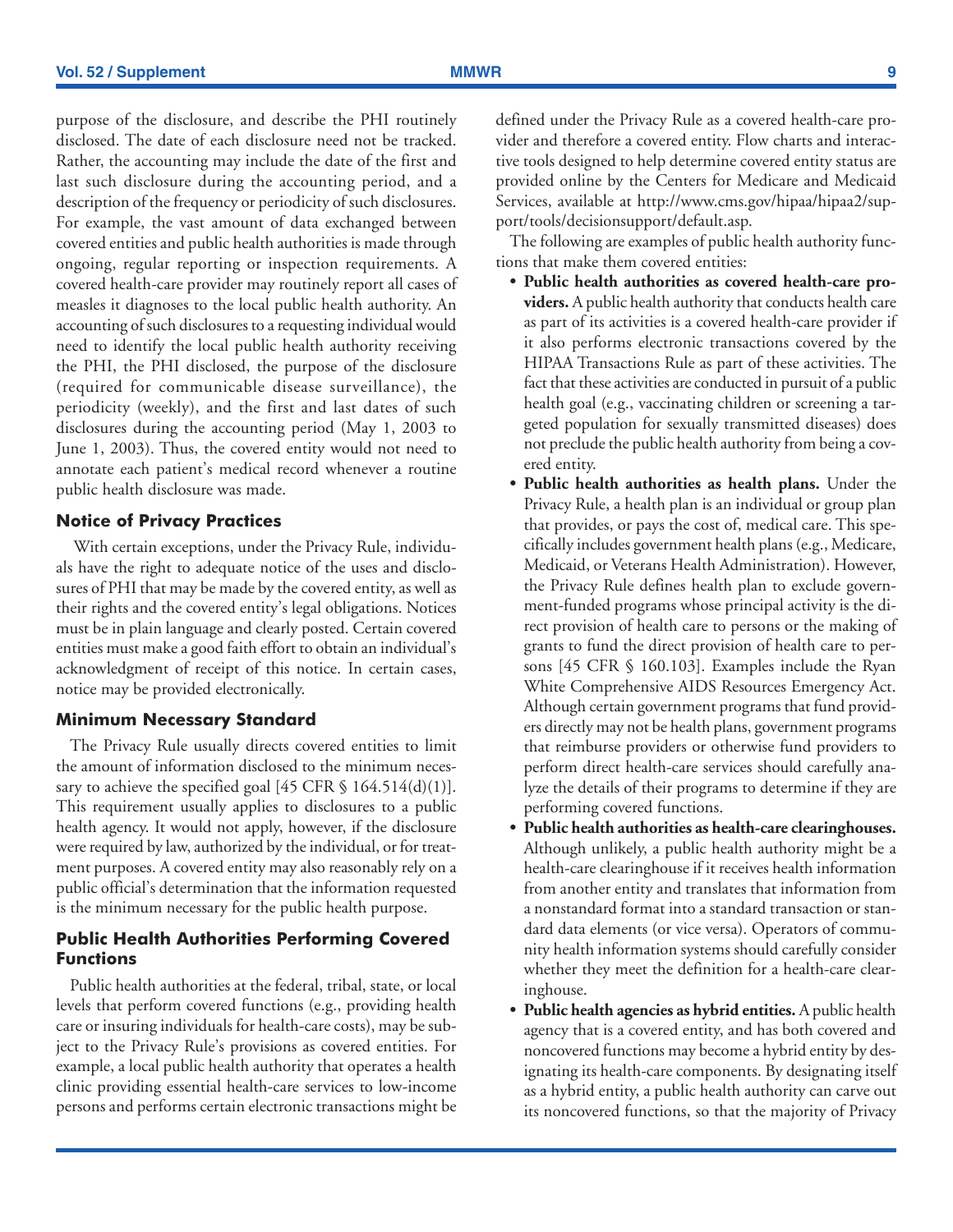<span id="page-11-0"></span>Rule provisions apply only to its health-care component, which is required to comply with the Privacy Rule requirements, including using and disclosing PHI only as authorized, meeting the administrative requirements, accounting for disclosure of PHI, and providing a notice of practices. However, such a designation does not preclude the public health authority from continuing to conduct authorized public health functions. A covered entity that is also a public health authority may use, as well as disclose, PHI for public health purposes to the same extent it would be permitted to disclose the PHI as a public health authority.

# **The Privacy Rule and Public Health Research**

The topic of research under the Privacy Rule is covered in depth in the DHHS report, Protecting Personal Health Information in Research — Understanding the HIPAA Privacy Rule (*6*). The Privacy Rule provides separate provisions for disclosure without individual authorization for public health purposes and for certain research [45 CFR § 164.512(b)] [45 CFR § 164.512(i)]. Other federal law pertaining to research stresses the importance of distinguishing between research and practice to ensure that human subjects are appropriately protected [45 CFR Part 46]. For certain activities, this distinction is not always clear. A full discussion of the distinctions between public health practice and research is beyond the scope of this document. However, CDC and others provide guidance in this area (*7–9*).

### **Research Versus Practice**

The definition of research is the same for the Privacy Rule and the Common Rule (*10*) — systematic investigation, including research development, testing, and evaluation, designed to develop or contribute to generalizable knowledge. Research is designed to test a hypothesis, permit conclusions to be drawn, and thereby to develop or contribute to generalizable knowledge. The majority of public health activities (e.g., public health surveillance, and disease prevention and control projects) are based on scientific evidence and data collection or analytic methods similar to those used in research. However, they are not designed to contribute to generalizable knowledge. Their primary purpose is to protect the health of the population through such activities as disease surveillance, prevention, or control.

The Belmont Report (*11*) defines practice as interventions designed solely to enhance the well-being of a person, patient, or client, and which have reasonable expectation of success. The report further states that the purpose of medical or behavioral practice is to provide diagnosis, preventive treatment, or therapy to particular patients. For public health agencies, the patient is the community. Public health practice activities (e.g., public health surveillance, disease control, or program evaluation) are undertaken with the intent to benefit a specific community, although occasionally they may provide unintended generalizable benefits to others.

Some public health activities that are initially public health practice may subsequently evolve into a research activity (e.g., an investigation to determine the cause of an outbreak that incorporates a research study evaluating the efficacy of a new drug to treat the illness). When that is the case, the disclosures may be made initially under the public health provisions of the Privacy Rule. But when the activity becomes an ongoing research activity, the entity should consider application of the relevant research disclosures provisions to continue to obtain information for this purpose. Moreover, there may be cases where the activity is both research and public health practice (e.g., an ongoing survey to monitor health conditions in the population, data from which can also be analyzed for research purposes). In those cases, disclosures may be made either under the research provisions or the public health provisions, as appropriate — the covered entity need not comply with both sets of requirements.

### **The Privacy Rule and Other Laws**

- **• Federal laws.** Covered entities subject to the Privacy Rule are also subject to other federal statutes and regulations. The specific relationship of the Privacy Rule and certain federal laws is discussed in the preamble to the December 2000 Final Rule [65 Fed.Reg. 82481]. In certain instances, the Privacy Rule imposes requirements in direct conflict with other federal laws or regulations. In those instances, an analysis will be necessary to determine whether the later provision was intended to overrule the prior law or regulation.
- **• State laws.** As a federal regulatory standard, the Privacy Rule preempts only those contrary state laws relating to the privacy of individually identifiable health information that have less stringent requirements or standards than the Privacy Rule (i.e., more stringent laws remain in effect). In addition, DHHS may, upon specific request from a state or other entity or person, determine that a provision of state law that is contrary to the federal requirements and that meets certain additional criteria, will not be preempted by the federal requirements. Thus,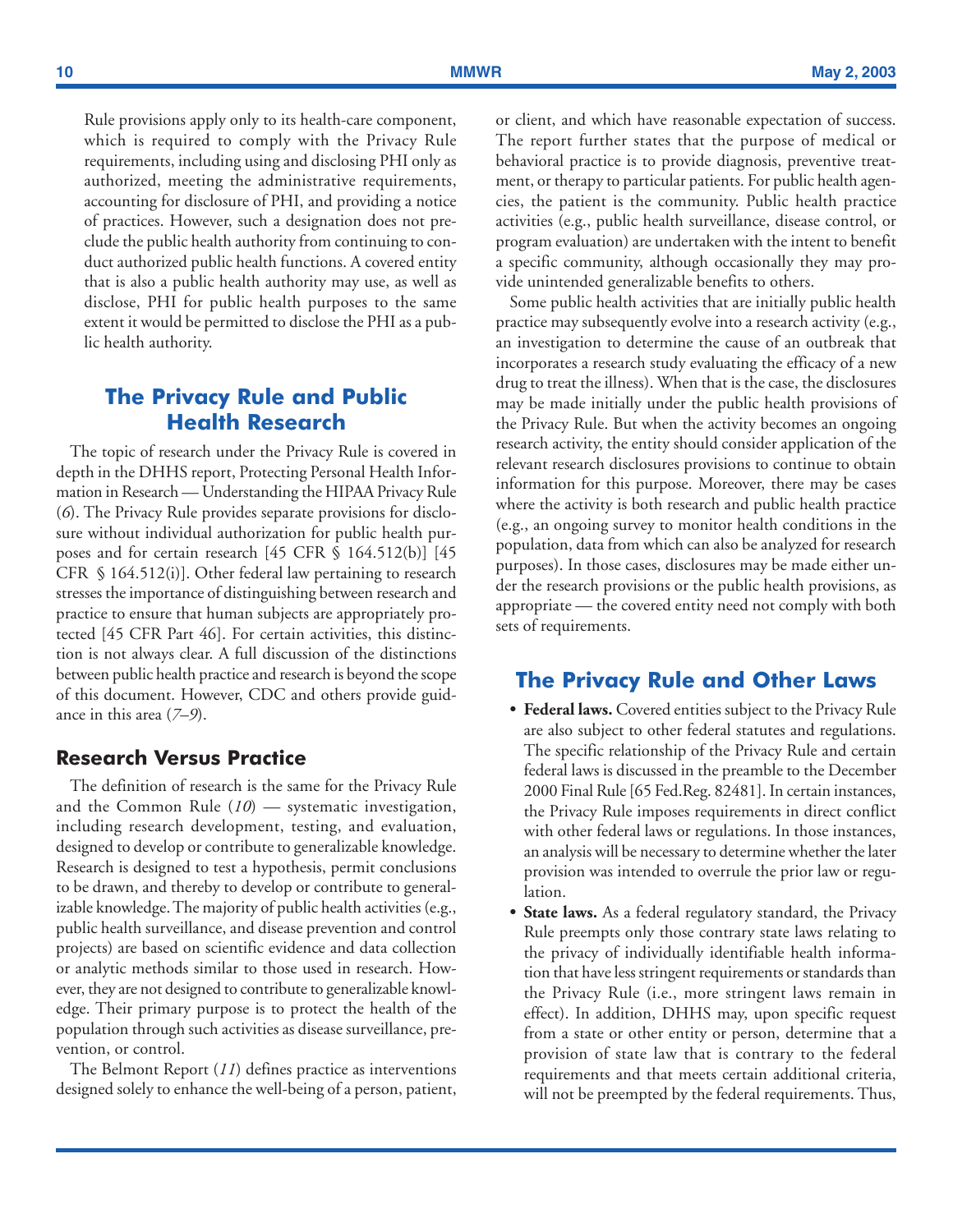<span id="page-12-0"></span>preemption of a contrary state law will not occur if the Secretary or designated DHHS official determines, in response to a request, that the state law 1) is necessary to prevent fraud and abuse related to the provision of or payment for health care; 2) is necessary to ensure appropriate state regulation of insurance and health plans to the extent expressly authorized by statute or regulation; 3) is necessary for state reporting on health-care delivery or costs; 4) is necessary to serve a compelling public health, safety, or welfare need, and, if a Privacy Rule provision is at issue, if the Secretary determines that the intrusion into privacy is warranted when balanced against the need to be served; or 5) has as its principal purpose the regulation of the manufacture, registration, distribution, dispensing, or other control of any controlled substances. The Privacy Rule specifically does not preempt contrary state public health laws that provide for the reporting of disease or injury, child abuse, birth or death, or for the conduct of public health surveillance, investigation, or intervention [45 CFR § 160.202].

# **Online Resources**

References to non-DHHS sites on the Internet are provided as a service to *MMWR* readers and do not constitute or imply endorsement of these organizations or their programs by CDC or the U.S. Department of Health and Human Services. CDC is not responsible for the content of these sites. URL addresses listed in *MMWR* were current as of the date of publication.

### **Federal Government Resources**

**DHHS Office for Civil Rights — HIPAA guidelines** <http://www.hhs.gov/ocr/hipaa> **CDC — Privacy Rule guidelines** <http://www.cdc.gov/privacyrule> **Centers for Medicare and Medicaid Services** <http://www.cms.gov/hipaa/> [http://www.cms.gov/hipaa/hipaa2/support/tools/decision](http://www.cms.gov/hipaa/hipaa2/support/tools/decisionsupport/default.asp) support/default.asp **Health Resources and Services Administration — HIPAA** <http://www.hrsa.gov/website.htm> **National Center for Health Statistics** <http://www.cdc.gov/nchs/otheract/phdsc/phdsc.htm> **National Committee on Vital and Health Statistics** <http://www.ncvhs.hhs.gov/> **National Health Information Infrastructure** <http://www.health.gov/ncvhs-nhii/>

#### **Indian Health Service — HIPAA**

<http://www.ihs.gov/AdminMngrResources/HIPAA/index.cfm> **National Institutes of Health**

<http://privacyruleandresearch.nih.gov>

**Substance Abuse and Mental Health Services Administration — HIPAA**

<http://www.samhsa.gov/hipaa/>

### **State Government Resources**

#### **California**

<http://www.dhs.ca.gov/hipaa/> <http://www.ohi.ca.gov/state/calohi/ohiHome.jsp> <http://www.dmh.ca.gov/hipaa/> **Colorado** <http://www.cdphe.state.co.us/HIPAA/> **Florida**

<http://www.myflorida.com/myflorida/sto/hipaa/>

### **Illinois**

<http://www.state.il.us/dpa/hipaa.html>

**Kentucky**

<http://chs.state.ky.us/dms/HIPAA/default.htm> <http://dmhmrs.chr.state.ky.us/hipaa.asp>

**Maryland**

[http://www.mhcc.state.md.us/edi/hipaa/\\_hipaa.htm](http://www.mhcc.state.md.us/edi/hipaa/_hipaa.htm) <http://dhmh.state.md.us/HIPAA/>

**Minnesota**

<http://www.dhs.state.mn.us/hipaa/>

#### **Missouri**

<http://www.health.state.mo.us/HIPAA/>

#### **New York**

<http://www.oft.state.ny.us/hipaa/index.htm>

### **North Carolina**

<http://dirm.state.nc.us/hipaa/>

#### **Ohio**

<http://www.state.oh.us/hipaa/>

### **Pennsylvania**

<http://www.dpw.state.pa.us/omap/hipaa/omaphipaa.asp> <http://www.insurance.state.pa.us/html/hipaa.html>

### **South Carolina**

<http://www.hipaa.state.sc.us/>

### **Texas**

<http://www.hhsc.state.tx.us/NDIS/NDISTaskForce.html>

### **Virginia**

<http://www.dmas.state.va.us/hpa-home.htm>

#### **Wisconsin**

<http://www.dhfs.state.wi.us/HIPAA/>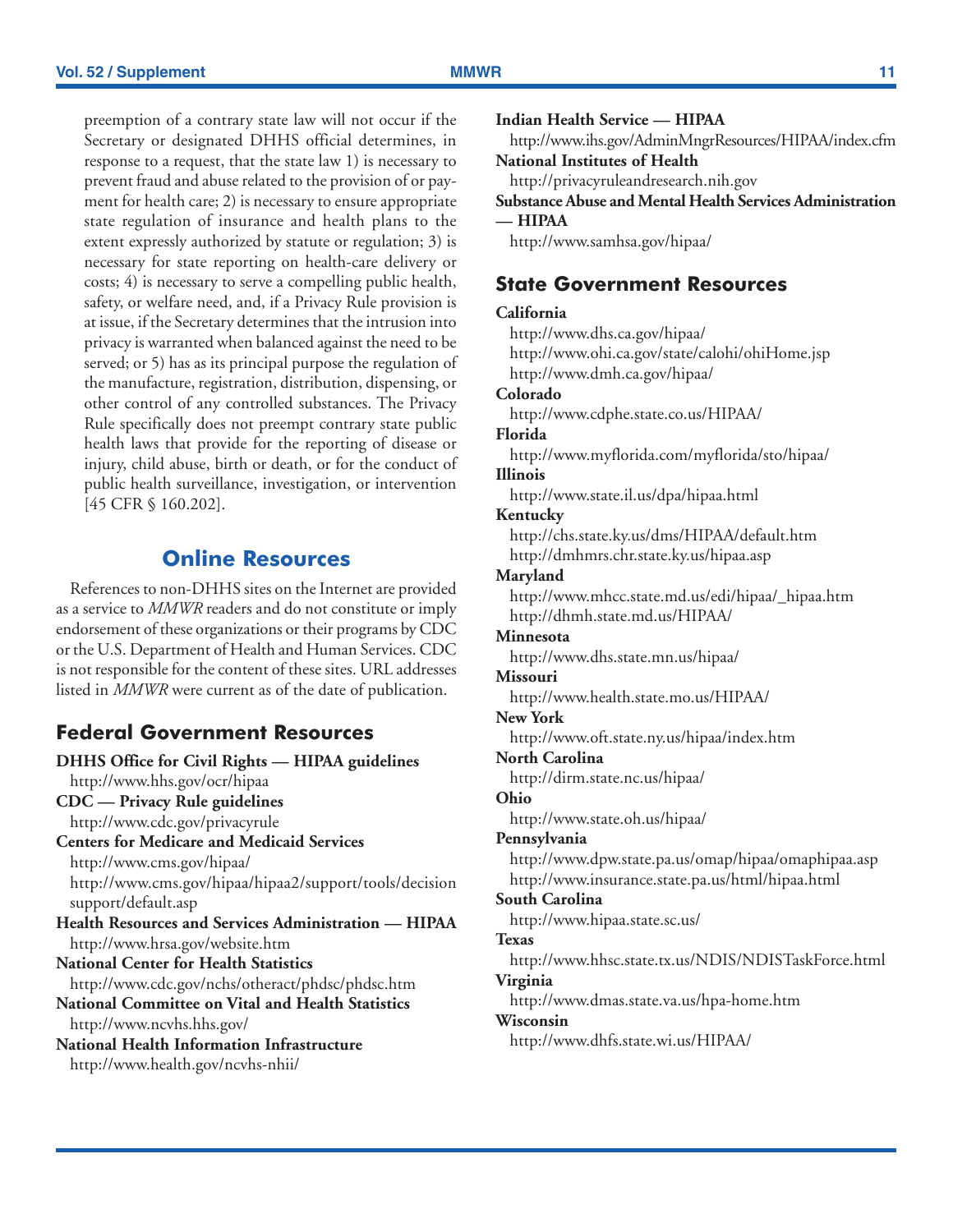# <span id="page-13-0"></span>**Associations, Nonprofit Organizations, and Academic Resources**

### **American Hospital Association — HIPAA**

[http://www.hospitalconnect.com/aha/key\\_issues/hipaa/](http://www.hospitalconnect.com/aha/key_issues/hipaa/) resources/resources.html

### **American Medical Association — HIPAA**

<http://www.ama-assn.org/ama/pub/category/4234.html> **Association of State and Territorial Health Officials — HIPAA**

<http://www.astho.org/?template=hipaa.html> **Georgetown University Health Privacy Project** <http://www.healthprivacy.org/>

**Joint Healthcare Information Technology Alliance** <http://www.jhita.org/>

**National Association of Health Data Organizations** <http://www.nahdo.org/>

#### **National Association of Insurance Commissioners**

[http://www.naic.org/1privacy/initiatives/health\\_privacy.htm](http://www.naic.org/1privacy/initiatives/health_privacy.htm)

**National Governors Association — HIPAA** [http://www.nga.org/center/topics/1,1188,C\\_CENTER\\_](http://www.nga.org/center/topics/1,1188,C_CENTER_ISSUE^D_4324,00.html) ISSUE^D\_4324,00.html

**North Carolina Healthcare Information and Communications Alliance**

<http://www.nchica.org/>

**Public Health Grand Rounds HIPAA Privacy Rule: Enhancing or Harming Public Health?**

<http://www.publichealthgrandrounds.unc.edu/>

**Stanford University Medical School — HIPAA** <http://www.med.stanford.edu/HIPAA/>

**Workgroup for Electronic Data Interchange — Strategic National Implementation Process**

<http://www.wedi.org/snip/>

#### **Acknowledgments**

This report was prepared by Salvatore Lucido, M.P.A., and Denise Koo, M.D., Office of the Associate Director for Science, Epidemiology Program Office, CDC, in collaboration with James G. Hodge, Jr., J.D., Center for Law and the Public's Health, Georgetown and Johns Hopkins Universities, Baltimore, Maryland. The preparers are grateful for the participation of Deborah Tress,

J.D., Kenya Ford, J.D., and Heather Horton, J.D., Office of the General Counsel, Department of Health and Human Services, CDC/ ATSDR Branch; the CDC Working Group on the Privacy Rule; and Beverly Dozier, J.D., Lance A. Gable, J.D., Lawrence O. Gostin, J.D., Gail Horlick, J.D., and Jennifer Kurle.

The preparers also thank the following partners for their valuable input: Association of State and Territorial Health Officers, Council of State and Territorial Epidemiologists, National Association of County and City Health Officials, National Association of Health Data Organizations, Association of Public Health Laboratories, and National Association for Public Health Statistics and Information Systems.

#### **References**

- 1. Gostin LO, Hodge JG Jr. Personal privacy and common goods: a framework. Minnesota Law Review 2002;86:1439–80.
- 2. Health Insurance Portability and Accountability Act of 1996. Pub. L. No. 104-191, 110 Stat. 1936 (1996).

3. Office for Civil Rights, Department of Health and Human Services. Title 45 of the Code of Federal Regulations Parts 160 and 164. Available at [http://www.dhhs.gov/ocr/combinedregtext.pdf.](http://www.dhhs.gov/ocr/combinedregtext.pdf)

4. Office for Civil Rights. OCR guidance explaining significant aspects of the Privacy Rule, 2002. Department of Health and Human Services. Available at [http://www.hhs.gov/ocr/hipaa.](http://www.hhs.gov/ocr/hipaa)

5. Gostin, LO, Hodge JG Jr. Privacy Law Advisory Committee. Model state public health information privacy act, 1999. Available a[t http://](http://www.publichealthlaw.net/Resources/ResourcesPDFs/modelprivact.pdf) [www.publichealthlaw.net/Resources/ResourcesPDFs/modelprivact.pdf.](http://www.publichealthlaw.net/Resources/ResourcesPDFs/modelprivact.pdf)

6. Department of Health and Human Services. Protecting personal health information in research — understanding the HIPAA Privacy Rule. Department of Health and Human Services. Washington, D.C.: 2003 (in press).

7. Snider DE, Stroup DF. Defining research when it comes to public health. Public Health Rep 1997:112:29–32.

8. CDC. Guidelines for defining public health research and public health nonresearch. Available at [http://www.cdc.gov/od/ads/opspoll1.htm.](http://www.cdc.gov/od/ads/opspoll1.htm)

9. Amoroso PJ, Middaugh JP. Research vs. public health practice: when does a study require IRB review? Prev Med 2003;36:250–3.

10. Office for Protection from Research Risks, National Institutes of Health, Department of Health and Human Services. Public welfare: protection of human subjects, 2001. [45 CFR 46]. Available at [http://](http://ohrp.osophs.dhhs.gov/humansubjects/guidance/45cfr46.htm) [ohrp.osophs.dhhs.gov/humansubjects/guidance/45cfr46.htm.](http://ohrp.osophs.dhhs.gov/humansubjects/guidance/45cfr46.htm)

11. National Commission for the Protection of Human Subjects of Biomedical and Behavioral Research. Belmont report: ethical principles and guidelines for the protection of human subjects of research. Department of Health, Education and Welfare. Available at [http://](http://www.med.umich.edu/irbmed/ethics/belmont/BELMONTR.HTM) [www.med.umich.edu/irbmed/ethics/belmont/BELMONTR.HTM.](http://www.med.umich.edu/irbmed/ethics/belmont/BELMONTR.HTM)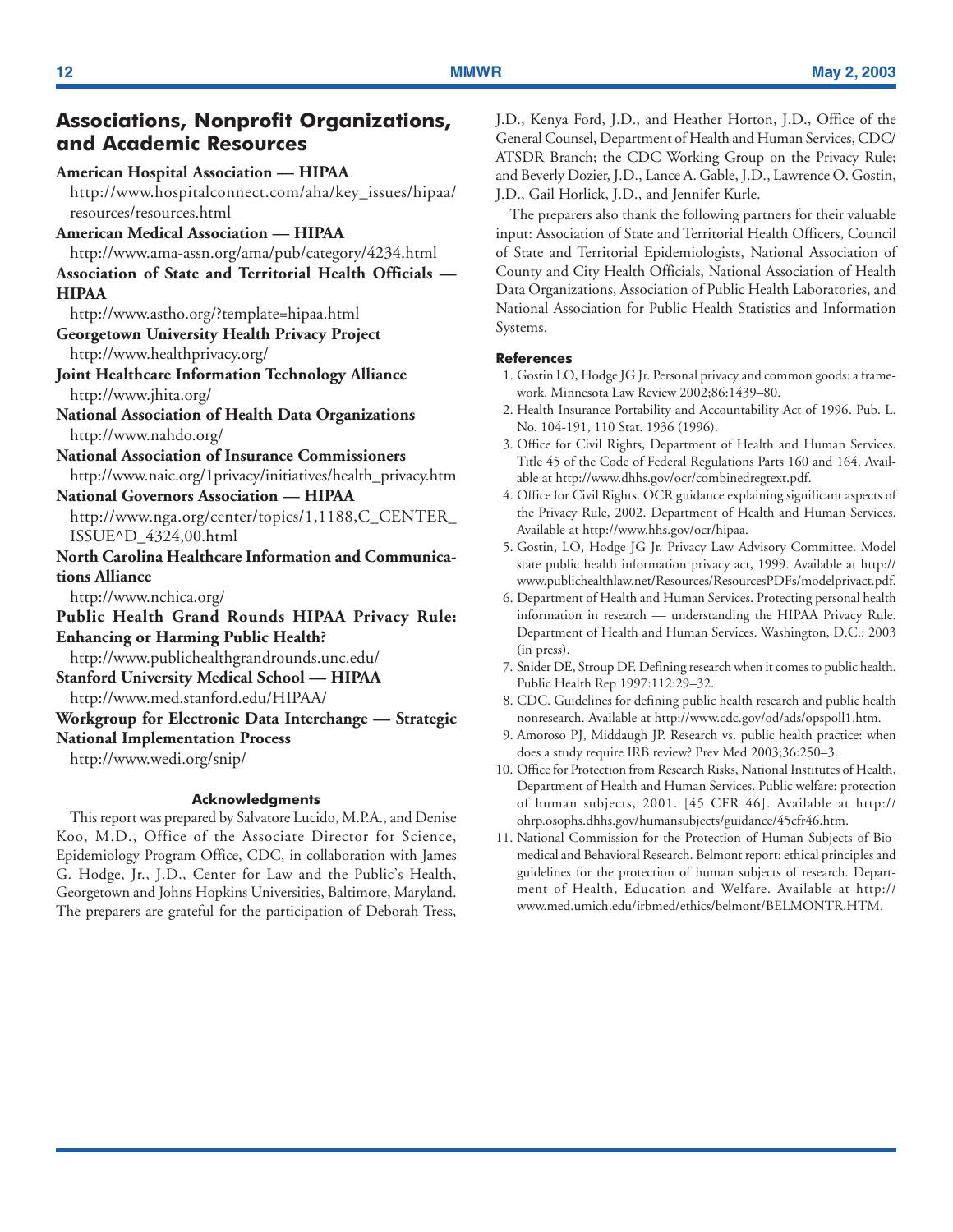# **Appendix A**

### **Selected Privacy Rule Concepts and Definitions**

<span id="page-14-0"></span>The following concepts and definitions are adapted from the regulatory language. For further information, see the citations to the Privacy Rule.

*Accounting.* An individual has a right to receive an accounting of disclosures of protected health information made by a covered entity in the six years prior to the date on which the accounting is requested, except for disclosures (a) to carry out treatment, payment and health care operations [45 CFR § 164.506]; (b) to individuals of protected health information about them  $[45 \text{ CFR} \$  164.502]; (c) incident to a use or disclosure otherwise permitted or required by this subpart, as provided in 45 CFR §164.502; (d) pursuant to an authorization as provided in 45 CFR §164.508; (e) for the facility's directory or to persons involved in the individual's care or other notification purposes, as provided in 45 CFR §164.510; (f) for national security or intelligence purposes as provided in 45 CFR  $$164.512(k)(2)$ , (g) to correctional institutions or law enforcement officials as provided in 45 CFR §164.512  $(k)(5)$ ; or (h) as part of a limited data set in accordance with 45 CFR §164.514(e); or (i) that occurred prior to the compliance date for the covered entity…. Such an accounting must meet the following requirements: (1) except as otherwise provided by paragraph (a) of this section, the accounting must include disclosures of protected health information that occurred during the six years (or such shorter time period at the request of the individual as provided in paragraph  $(a)(3)$ of this section) prior to the date of the request for an accounting, including disclosures to or by business associates of the covered entity; (2) except as otherwise provided by paragraphs  $(b)(3)$  or  $(b)(4)$  of this section, the accounting must include for each disclosure: the date of the disclosure, the name of the entity or person who received the protected health information, and if known, the address of such entity or person; a brief description of the protected health information disclosed; and, a brief statement of the purpose of the disclosure that reasonably informs the individual of the basis for the disclosure, or in lieu of such a statement, a copy of the individual's written authorization pursuant to 45 CFR § 164.508, or a copy of a written request for a disclosure under 45 CFR § 164.502(a)(2)(ii) or 45 CFR § 164.512, if any.

If, during the period covered by the accounting, the covered entity has made multiple disclosures of protected health information to the same person or entity for a single purpose under 45 CFR § 164.502(a)(2)(ii) or 45 CFR § 164.512, the accounting may, with respect to such multiple disclosures,

provide the information required by paragraph (b)(2) of 45 CFR § 164.528 for the first disclosure during the accounting period, the frequency, periodicity, or number of the disclosures made during the accounting period, and the date of the last such disclosure during the accounting period [45 CFR § 164.528].

Modified accounting procedures are also provided for covered entities making research disclosures involving >50 persons [45 CFR § 164.528(b)(4)].

*Business associate.* A person who, on behalf of a covered entity or of an organized health care arrangement [45 CFR § 154.501] in which the covered entity participates, but other than in the capacity of a member of the workforce of such covered entity or arrangement, performs, or assists in the performance of . . . a function or activity involving the use or disclosure of individually identifiable health information, including claims processing or administration, data analysis, processing or administration, utilization review, quality assurance, billing, benefit management, practice management, and repricing; or any other function or activity regulated by this subchapter; or provides, other than in the capacity of a member of the workforce of such covered entity, legal, actuarial, accounting, consulting, data aggregation [45 CFR § 164.501], management, administrative, accreditation, or financial services to or for such covered entity, or to or for an organized health-care arrangement in which the covered entity participates, where the provision of the service involves the disclosure of individually identifiable health information from such covered entity or arrangement, or from another business associate of such covered entity or arrangement, to the individual [45 CFR § 160.103].

*Covered entity.* 1) a health plan; 2) a health-care clearinghouse; 3) a health-care provider who transmits any health information in electronic form in connection with a transaction [45 CFR § 160.103].

*Covered functions.* Those functions of a covered entity the performance of which makes the entity a health plan, health-care provider, or health-care clearinghouse [45 CFR § 164.103].

*Data aggregation.* With respect to protected health information created or received by a business associate in its capacity as the business associate of a covered entity, the combining of such protected health information by the business associate with the protected health information received by the business associate in its capacity as a business associate of another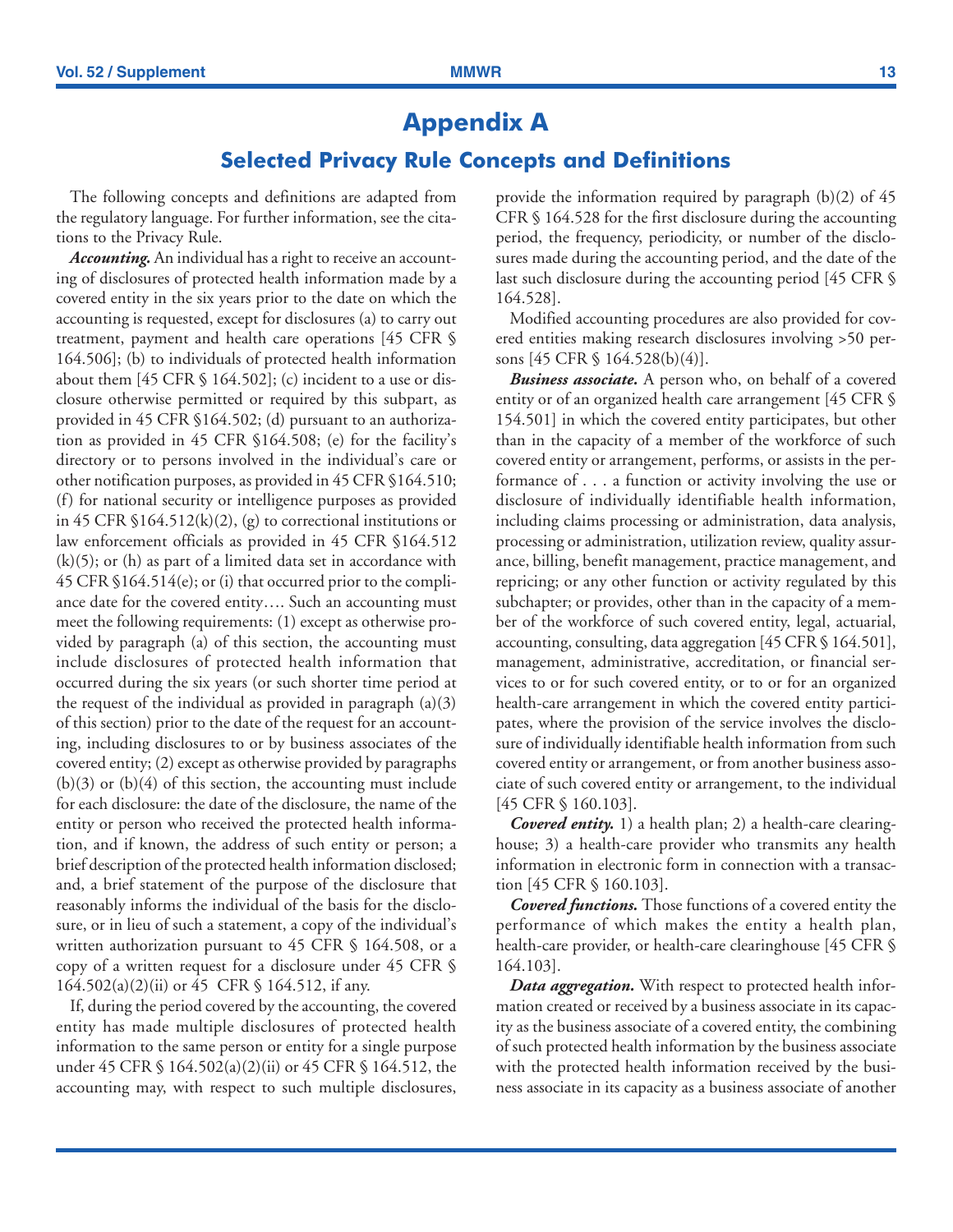covered entity, to permit data analyses that relate to the healthcare operations of the respective covered entities [45 CFR §164.501].

*De-identified health information.* Health information that does not identify an individual and with respect to which no reasonable basis exists to believe that the information can be used to identify an individual is not individually identifiable information. [45 CFR § 164.514(a)].

*Disclosure.* The release, transfer, provision of access to, or divulging in any other manner of information outside the entity holding the information [45 CFR § 160.103].

*Electronic media.* 1) Electronic storage media including memory devices in computers (hard drives) and any removable/transportable digital memory medium, such as magnetic tape or disk, optical disk, or digital memory card; or 2) transmission media used to exchange information already in electronic storage media. Transmission media include, for example, the Internet (wide open), extranet (using Internet technology to link a business with information accessible only to collaborating parties), leased lines, dial-up lines, private networks, and the physical movement of removable/transportable electronic storage media. Certain transmissions, including of paper, via facsimile, and of voice, via telephone, are not considered to be transmissions via electronic media, because the information being exchanged did not exist in electronic form before the transmission [45 CFR § 160.103].

*Health care.* Care, services, or supplies related to the health of an individual. It includes but is not limited to 1) preventive, diagnostic, therapeutic, rehabilitative, maintenance, or palliative care, and counseling, service, assessment, or procedure with respect to the physical or mental condition, or functional status, of an individual or that affects the structure or function of the body; and, 2) sale or dispensing of a drug, device, equipment, or other item in accordance with a prescription [45 CFR § 160.103].

*Health-care clearinghouse.* A public or private entity, including a billing service, repricing company, community health management information system, community health information system, or value-added network or switch that 1) processes or facilitates the processing of health information received from another entity in a nonstandard format or containing nonstandard data content into standard data elements or a standard transaction or 2) receives a standard transaction from another entity and processes or facilitates the processing of health information into nonstandard format or nonstandard data content for the receiving entity [45 CFR § 160.103].

*Health-care operations.* Any of the following activities of the covered entity to the extent that the activities are related to covered functions: 1) conducting quality assessment and improvement activities, population-based activities, and related functions that do not include treatment; 2) reviewing the competence or qualifications of health care professionals, evaluating practitioner, provider, and health plan performance, conducting training programs where students learn to practice or improve their skills as health-care providers, training of nonhealth-care professionals, accreditation, certification, licensing, or credentialing activities; 3) underwriting, premium rating, and other activities relating to the creation, renewal or replacement of a contract of health insurance or benefits; 4) conducting or arranging for medical review, legal services, and auditing functions, including fraud and abuse detection and compliance programs; 5) business planning and development, such as conducting cost-management and planning-related analyses related to managing and operating the entity, including formulary development and administration, development or improvement of methods of payment or coverage policies; and 6) business management and general administrative activities of the entity [45 CFR § 164.501].

*Health-care provider.* A provider of services, (as defined in section  $1861(u)$  of the Act, 42 U.S.C.  $1395x(u)$ , a provider of medical or health-care services, (as defined in section 1861(s) of the Act, 42 U.S.C. 1395x(s)), and any other individual or organization that furnishes, bills, or is paid for health care in the normal course of business [45 CFR § 160.103].

*Health information.* Any information, whether oral or recorded in any form or medium, that 1) is created or received by a health-care provider, health plan, public health authority, employer, life insurer, school or university, or health-care clearinghouse; and 2) relates to the past, present, or future physical or mental health or condition of an individual, the provision of health care to an individual, or the past, present, or future payment for the provision of health care to an individual [45 CFR § 160.103].

*Health plan.* An individual or group plan that provides, or pays the cost of, medical care (as defined in section 2791(a)(2) of the PHS Act, 42 U.S.C. 300gg-91(a)(2)). Health plan includes the following, singly or in combination: (i) a group health plan as defined in 45 CFR § 160.103 of the Privacy Rule; (ii) a health insurance issuer, as defined in 45 CFR § 160.103 of the Privacy Rule; (iii) an HMO, as defined in 45 CFR § 160.103 of the Privacy Rule; (iv) Part A or B of the Medicare program under title XVIII of the Act; (v) the Medicaid program under title XIX of the Act, 42 U.S.C. 1396 et seq.; (vi) an issuer of a Medicare supplemental policy, (as defined in section  $1882(g)(1)$  of the Act, 42 U.S.C.  $1395ss(g)(1)$ ; (vii) an issuer of a long-term care policy, excluding a nursing home fixed-indemnity policy; (viii) an employee welfare benefit plan or any other arrangement that is established or maintained for the purpose of offering or providing health benefits to the employees of two or more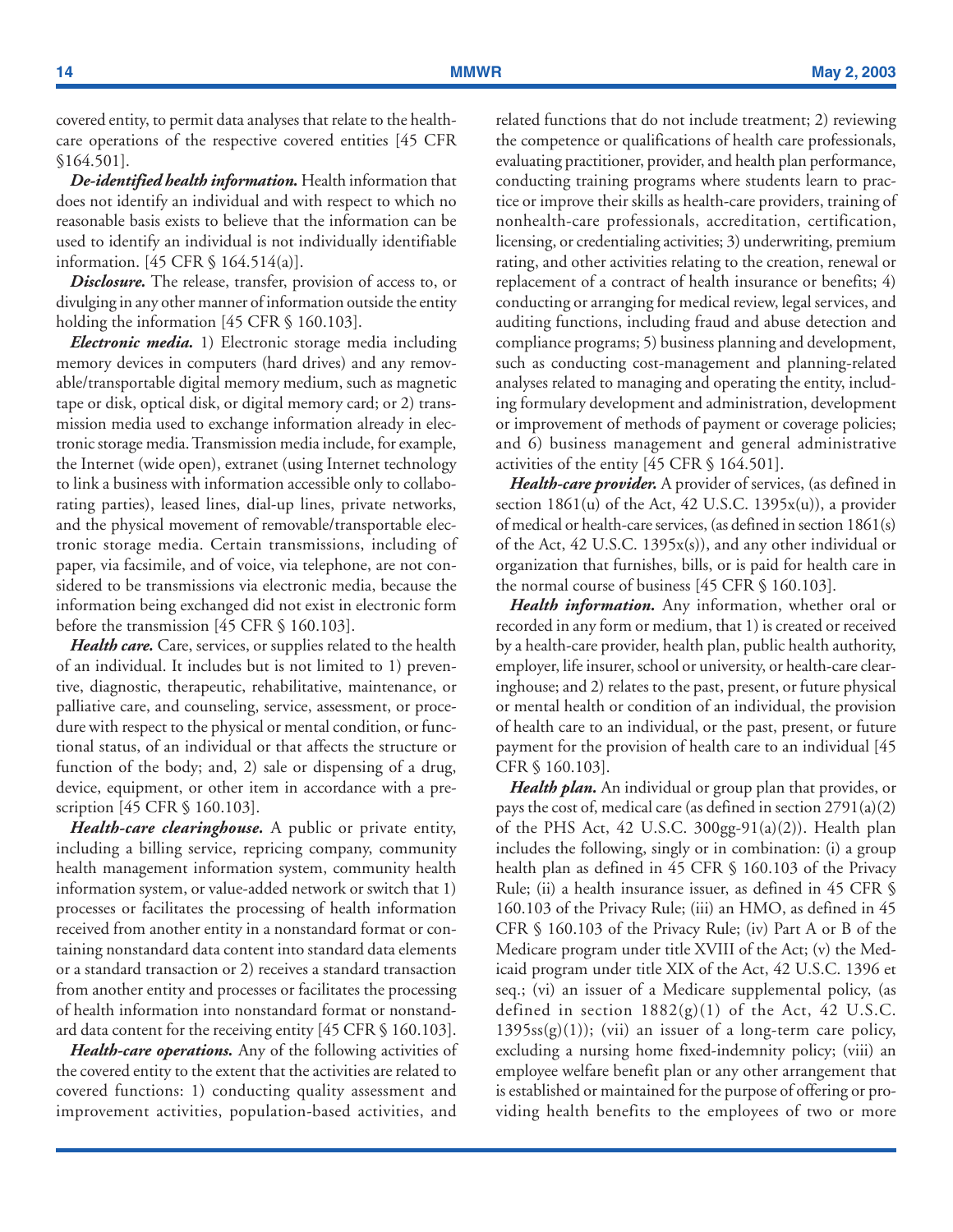employers; (ix) the health care program for active military personnel under title 10, U.S.C.; (x) the veterans health-care program under 38 U.S.C. Ch. 17; (xi) the Civilian Health and Medical Program of the Uniformed Services (CHAMPUS) (as defined in 10 U.S.C. 1072(4)); (xii) the Indian Health Service program under the Indian Health Care Improvement Act, 25 U.S.C. 1601, et seq.; (xiii) the Federal Employees Health Benefits Program under 5 U.S.C. 8902, et seq.; (xiv) an approved state child health plan under title XXI of the Act, providing benefits for child health assistance that meet the requirements of section 2103 of the Act; 42 U.S.C. 1397, et seq.; (xv) the Medicare+Choice program under Part C of title XVIII of the Act, 42 U.S.C. 1395w-21 through 1395w-28; (xvi) a high risk pool that is a mechanism established under state law to provide health insurance coverage or comparable coverage to eligible individuals; (xvii) any other individual or group plan, or combination of individual or group plans, that provides or pays for the cost of medical care (as defined in section 2791(a)(2) of the PHS Act, 42 U.S.C. 300gg-91(a)(2)) [45 CFR § 160.103].

The term health plan excludes: (i) any policy, plan, or program to the extent that it provides, or pays for the cost of, excepted benefits that are listed in §2791(c)(1) of the PHS Act, 42 U.S.C. 300gg-91(c)(1); and, (ii) a government-funded program, other than the one listed in items (i)-(xvi) above, whose principal purpose is other than providing, or paying the cost of, health care, or whose principal activity is 1) the direct provision of health care to individuals; or 2) the making of grants to fund the direct provision of health care to individuals [45 CFR § 160.103].

*Hybrid entity*. A single legal entity 1) that is a covered e ntity; 2) whose business activities include both covered and noncovered functions; and 3) that designates its health-care components [45 CFR § 164.103].

*Individually identifiable health information.* A subset of health information, including demographic information collected from an individual, and 1) is created or received by a health-care provider, health plan, employer, or health-care clearinghouse; and, 2) relates to the past, present, or future physical or mental health or condition of an individual, the provision of health care to an individual, or the past, present, or future payment for the provision of health care to an individual; and, that identifies the individual or where there is a reasonable basis to believe the information can be used to identify the individual [45 CFR § 164.501].

*Limited data set.* Protected health information that excludes certain direct identifiers of the individual or of relatives, employers, or household members of the individual. Direct identifiers to be excluded can be found in 45 CFR § 164.514(e)(2).

*Minimum necessary.* For any type of disclosure that a covered entity makes on a routine and recurring basis, that the covered entity must implement policies and procedures (which may be standard protocols) that limit the protected health information disclosed to the amount reasonably necessary to achieve the purpose of the disclosure. For all other disclosures, covered entities must develop and implement criteria designed to limit the protected health information disclosed to the information reasonably necessary to accomplish the purpose for which disclosure is sought and review requests for disclosure on an individual basis in accordance with such criteria. A covered entity may rely, if such reliance is reasonable under the circumstances, on a requested disclosure as the minimum necessary for the stated purpose when (a) making disclosures to public officials that are permitted under 45 CFR § 164.512, if the public official represents that the information requested is the minimum necessary for the stated purpose, (b) if the information is requested by another covered entity (c) their business associates providing personal services, or (d) documentation or representations that comply with the applicable requirements of 45 CFR § 164.512(i) have been provided by an individual requesting the information for research purposes [45 CFR § 164.514(d)(3)].

The minimum necessary standard also applies to uses of protected health information [45 CFR § 164.514(d)(2)] and requests for protected health information [45 CFR § 164.514(d)(4)].

*Notice.* An individual, with certain exceptions, has a right to adequate notice of the uses and disclosures of protected health information that may be made by the covered entity and of the individual's rights, and the covered entity's legal duties, with respect to protected health information. The notice must be written in plain language and contain the following elements: (i) a header as specified in the rule; (ii) a description, including at least one example, of the types of uses and disclosures that the covered entity is permitted to make for treatment, payment, and health care operations, and a description of each of the other purposes for which the covered entity is permitted or required to use or disclose protected health information without the individual's written consent or authorization. If a use or disclosure is prohibited or materially limited by other applicable law, the description of such use or disclosure must reflect the more stringent law (as defined in 45 CFR § 160.202). Each description must include sufficient detail to place the individual on notice of the uses and disclosures that are permitted or required by the Privacy Rule or other applicable law, and a statement that other uses and disclosures will be made only with the individual's written authorization and that the individual may revoke such authorization as provided by 45 CFR § 164.508(b)(5).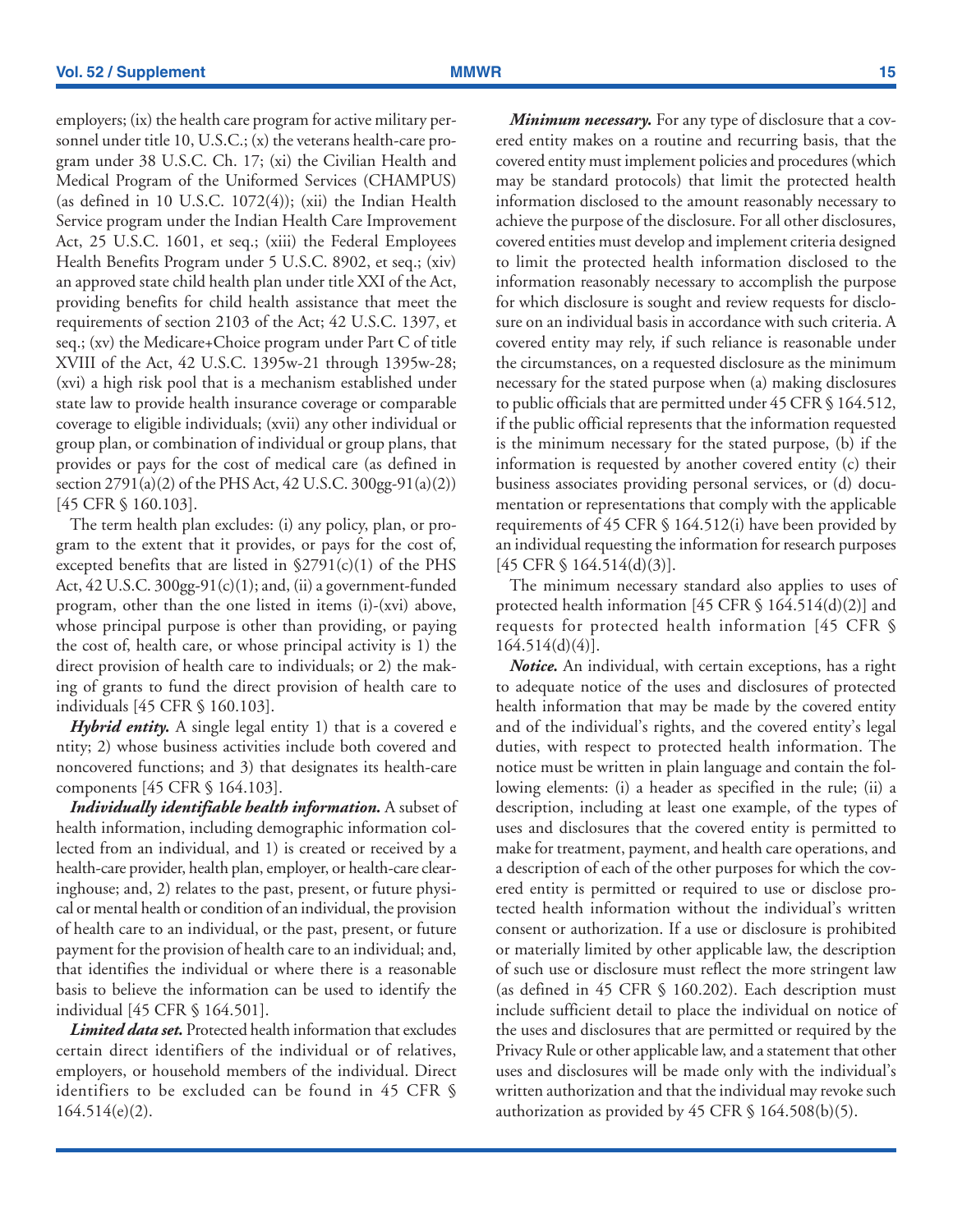A separate statement must be included in the notice if a covered entity intends to engage in any of the following activities. The statement should explain that 1) the covered entity may contact the individual to provide appointment reminders or information regarding treatment alternatives or other health-related benefits; 2) the covered entity may contact the individual to raise funds for the covered entity; or 3) a group health plan, health insurer, or HMO with respect to a group health plan may disclose protected health information to the sponsor of the plan.

The notice must contain a statement of the individual's rights with respect to the protected health information and a brief description of how the individual may exercise these rights, a statement of the covered entity's duties, a statement that individuals may complain to the covered entity or the Secretary if they believe their privacy rights have been violated, contact information, and the effective date of the notice [45 CFR § 164.520].

*Payment.* 1) The activities undertaken by (i) a health plan to obtain premiums or to determine or fulfill its responsibility for coverage and provision of benefits under the health plan; or (ii) a health-care provider or health plan to obtain or provide reimbursement for the provision of health care; and 2) the activities relate to the individual to whom health care is provided and include, but are not limited to (i) determinations of eligibility or coverage and adjudication or subrogation of health benefit claims; (ii) risk adjusting amounts due based on enrollee health status and demographic characteristics; (iii) billing, claims management, collection activities, obtaining payment under a contract for reinsurance (including stop-loss insurance) and related health-care data processing; (iv) review of health-care services with respect to medical necessity, coverage under a health plan, appropriateness of care, or justification of charges; (v) utilization review activities, including precertification and preauthorization of services, concurrent and retrospective review of services; and (vi) disclosure to consumer reporting agencies of any of the following protected health information relating to collection of premiums or reimbursement: (a) name and address; (b) date of birth; (c) social security number; (d) payment history; (e) account number; and (f) name and address of the health-care provider or health plan [45 CFR § 164.501].

*Protected health information (PHI).* Individually identifiable health information that is transmitted by electronic media, maintained in electronic media, or transmitted or maintained in any other form or medium. PHI excludes individually identifiable health information in: (i) education records covered by the Family Education Rights and Privacy Act (20 U.S.C. 1232g); (ii) records described at 20 U.S.C.

 $1232g(a)(4)(B)(iv)$ ; and (iii) employment records held by a covered entity in its role as employer [45 CFR § 160.103].

*Public health authority.* An agency or authority of the United States, a state, a territory, a political subdivision of a state or territory, or an Indian tribe, or an individual or entity acting under a grant of authority from or contract with such public agency, including the employees or agents of such public agency or its contractors or individuals or entities to whom it has granted authority, that is responsible for public health matters as part of its official mandate [45 CFR § 164.501].

Examples of public health authorities include state and local health departments, CDC, National Institutes of Health (NIH), Food and Drug Administration (FDA), and Occupational Safety and Health Administration (OSHA).

*Required by law.* A mandate contained in law that compels an entity to make a use or disclosure of protected health information and that is enforceable in a court of law. This term includes, but is not limited to court orders and court-ordered warrants; subpoenas or summons issued by a court, grand jury, a governmental or tribal inspector general, or an administrative body authorized to require the production of information; a civil or an authorized investigative demand; Medicare conditions of participation with respect to health-care providers participating in the program; and statutes or regulations that require the production of information, including statutes or regulations that require such information if payment is sought under a government program providing public benefits [45 CFR § 164.103].

*Research.* A systematic investigation, including research development, testing, and evaluation, designed to develop or contribute to generalizable knowledge [45 CFR § §164.501].

*Statistical de-identification.* A properly qualified statistician using accepted analytical techniques concludes that the risk is limited that the information could be used, alone or in combination with other reasonably available information to identify the subject of the information [45 CFR § 164.514(b)].

*Safe harbor method.* A covered entity or its agent removes a comprehensive set of identifiers enumerated in the Privacy Rule, which includes but is not limited to, names, geographic subdivisions smaller than states, dates more specific than years, contact information, identification numbers and photographic images, and has no actual knowledge that the remaining information could be used alone or in combination with other information to identify the individual who is a subject of the information, or the individual's relatives, employers, or household members. Eighteen specific identifiers will need to be removed to achieve de-identification [45 CFR § 164.514(b)].

*Transaction.* The transmission of information between two parties to carry out financial or administrative activities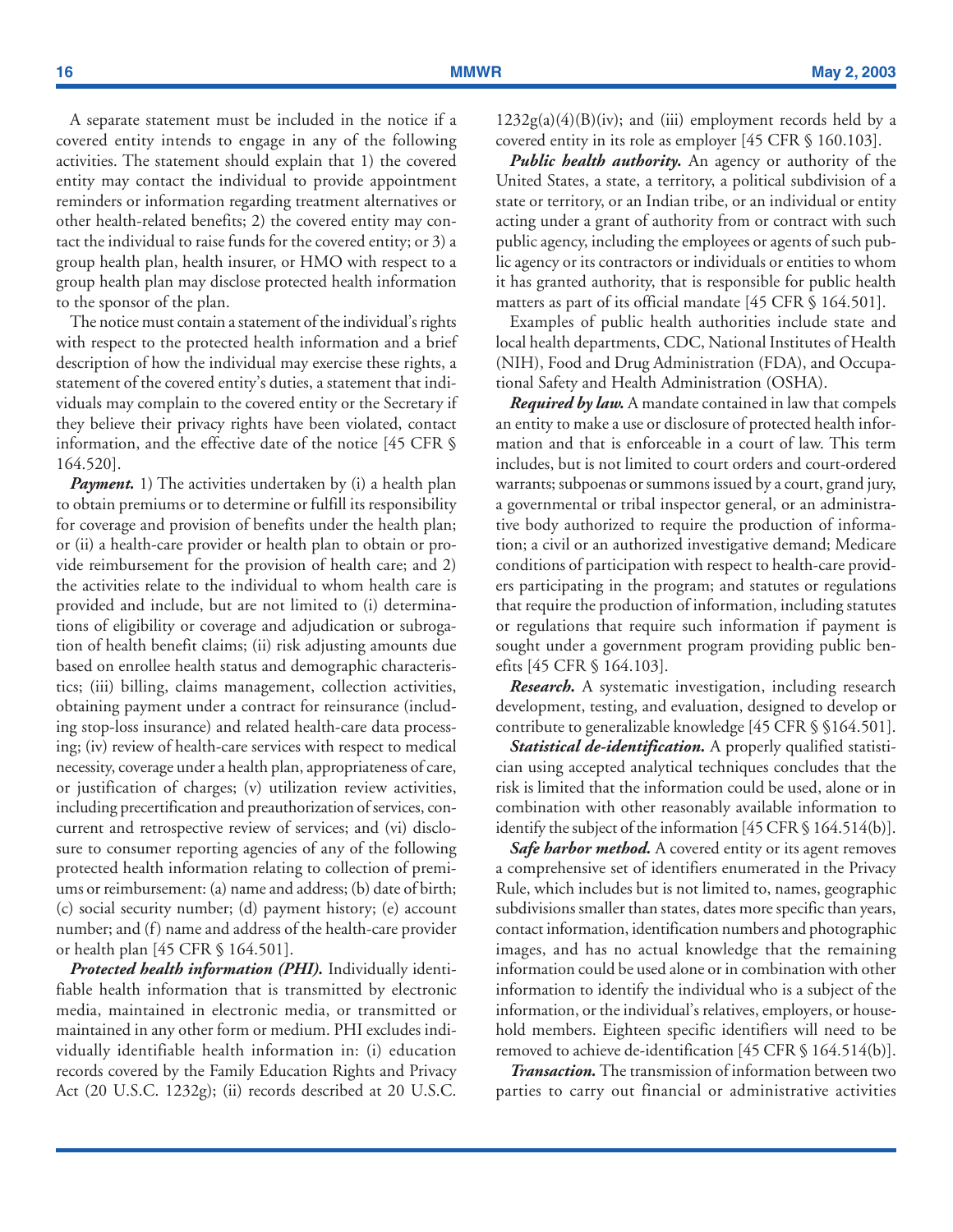related to health care. It includes the following types of information transmissions: health care claims or equivalent encounter information; health care payment and remittance advice; coordination of benefits; health care claim status; enrollment and disenrollment in a health plan; eligibility for a health plan; health plan premium payments; referral certification and authorization; first report of injury; health claims attachments; and other transactions that the Secretary may prescribe by regulation [45 CFR § 164.103].

*Treatment.* The provision, coordination, or management of health care and related services by one or more health-care providers, including the coordination or management of health care by a health-care provider with a third party; consultation between health-care providers relating to a patient; or the referral of a patient for health care from one health-care provider to another [45 CFR § 164.501].

*Use.* With respect to individually identifiable health information, the sharing, employment, application, utilization, examination, or analysis of such information within an entity that maintains such information [45 CFR § 160.103].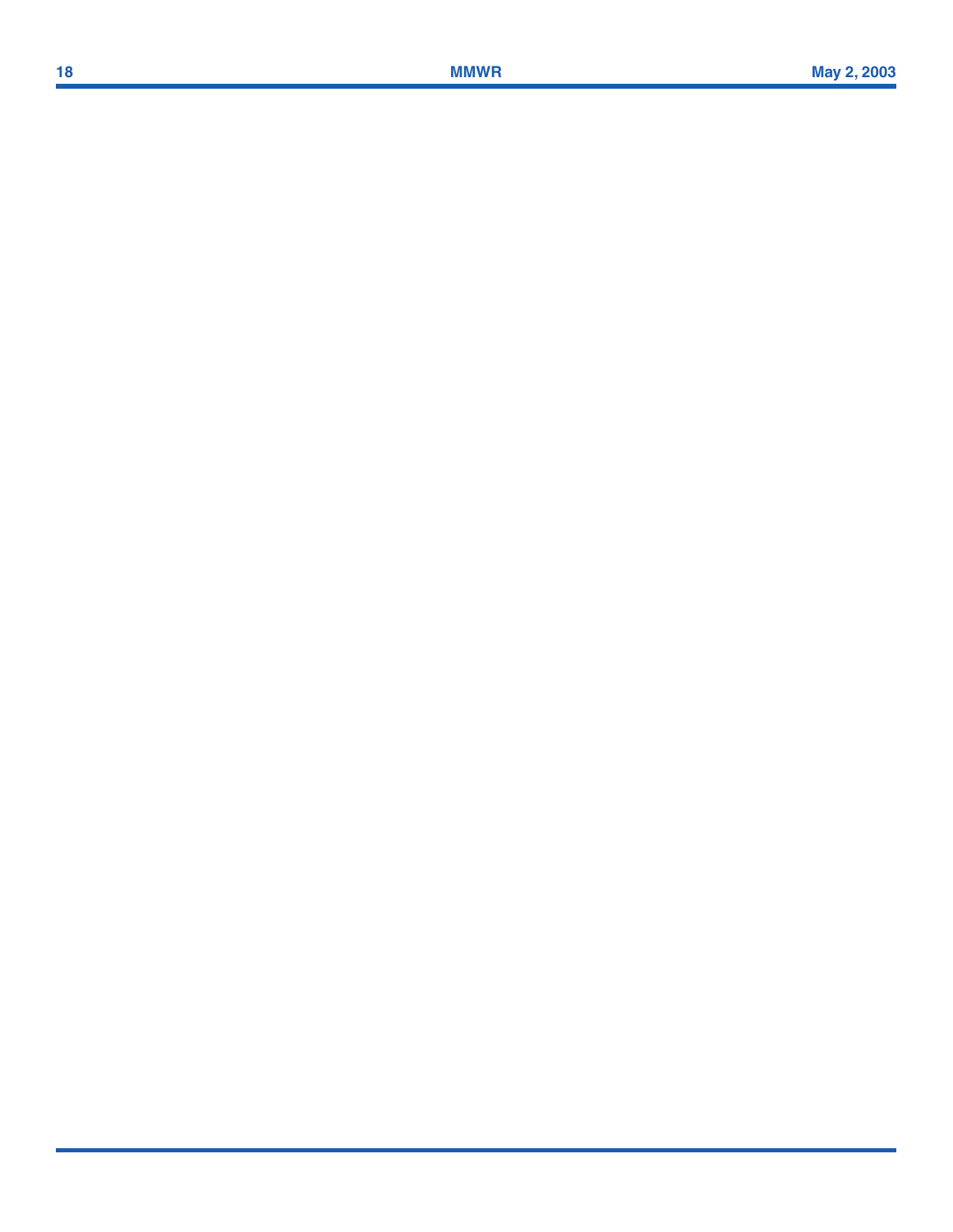# **Appendix B**

# <span id="page-20-0"></span>**Sample Text That Can Be Used To Clarify Public Health Issues Under the Privacy Rule**

Following are sample letters that can be used to help clarify Privacy Rule issues among covered entities and public health authorities (e.g., CDC, National Institutes of Health, Food and Drug Administration, Substance Abuse and Mental Health Services Administration, Health Resources and Services Administration, state and local health departments). Public health authorities can use these letters as templates by inserting names of the appropriate individuals, projects, agreements, laws, activity types, covered entities, public health authorities, and authorized agencies.

### *From a public health authority to a covered entity, clarifying rules regarding disclosure*

To Whom it May Concern:

[Public health authority] is an agency of [parent authority] and is conducting the activity described here in its capacity as a public health authority as defined by the Health Insurance Portability and Accountability Act (HIPAA), Standards for Privacy of Individually Identifiable Health Information; Final Rule (Privacy Rule) [45 CFR §164.501]. Pursuant to 45 CFR §164.512(b) of the Privacy Rule, covered entities such as your organization may disclose, without individual authorization, protected health information to public health authorities " . . . authorized by law to collect or receive such information for the purpose of preventing or controlling disease, injury, or disability, including, but not limited to, the reporting of disease, injury, vital events such as birth or death, and the conduct of public health surveillance, public health investigations, and public health interventions . . . "

[Public health authority] is conducting [project], a public health activity as described by 45 CFR  $\S$  164.512(b), and is authorized by [law or regulation]. The information being requested represents the minimum necessary to carry out the public health purposes of this project pursuant to 45 CFR §164.514(d) of the Privacy Rule.

If you have questions or concerns please contact [project leader].

### *From a public health authority to an authorized agency, providing grant of authority*

### Dear [authorized agency]:

This letter serves as verification of a grant of authority from [public health authority] for you to conduct the public health activities described here, acting as a public health authority pursuant to the Standards for Privacy of Individually Identifiable Health Information promulgated under the Health Insurance Portability and Accountability Act (HIPAA) [45 CFR Parts 160 and 164)]. Under this rule, covered entities may disclose, without individual authorization, protected health information to public health authorities " . . . authorized by law to collect or receive such information for the purpose of preventing or controlling disease, injury, or disability, including, but not limited to, the reporting of disease, injury, vital events such as birth or death, and the conduct of public health surveillance, public health investigations, and public health interventions . . . ." The definition of a public health authority includes " . . . an individual or entity acting under a grant of authority from or contract with such public agency . . . ."

[Authorized agency] is acting under [contract, grant, cooperative agreement] with [public health authority] to conduct [project], which is authorized by [law or regulation]. [Public health authority] grants this authority to [authorized agency] for purposes of this project. Further, [public health authority] considers this to be [activity type], for which disclosure of protected health information by covered entities is authorized by 45 CFR § 164.512(b) of the Privacy Rule.

### *From a public health authority to a covered entity, confirming grant of authority to an authorized agency* To Whom It May Concern:

 [Public health authority] is an agency of [parent authority] and is a public health authority as defined by the Health Insurance Portability and Accountability Act (HIPAA), Standards for Privacy of Individually Identifiable Health Information; Final Rule (Privacy Rule)[45 CFR § 164.501]. Pursuant to 45 CFR § 164.512(b) of the Privacy Rule, covered entities may disclose protected health information to public health authorities " . . . authorized by law to collect or receive such information for the purpose of preventing or controlling disease, injury, or disability, including, but not limited to, the reporting of disease, injury, vital events such as birth or death, and the conduct of public health surveillance, public health investigations, and public health interventions . . . ." The definition of public health authority includes " . . . an individual or entity acting under a grant of authority from or contract with such public agency . . ." [45 CFR § 164.501]. [Authorized agency] is acting under [contract, grant or cooperative agreement] with [public health authority] to carry out [project].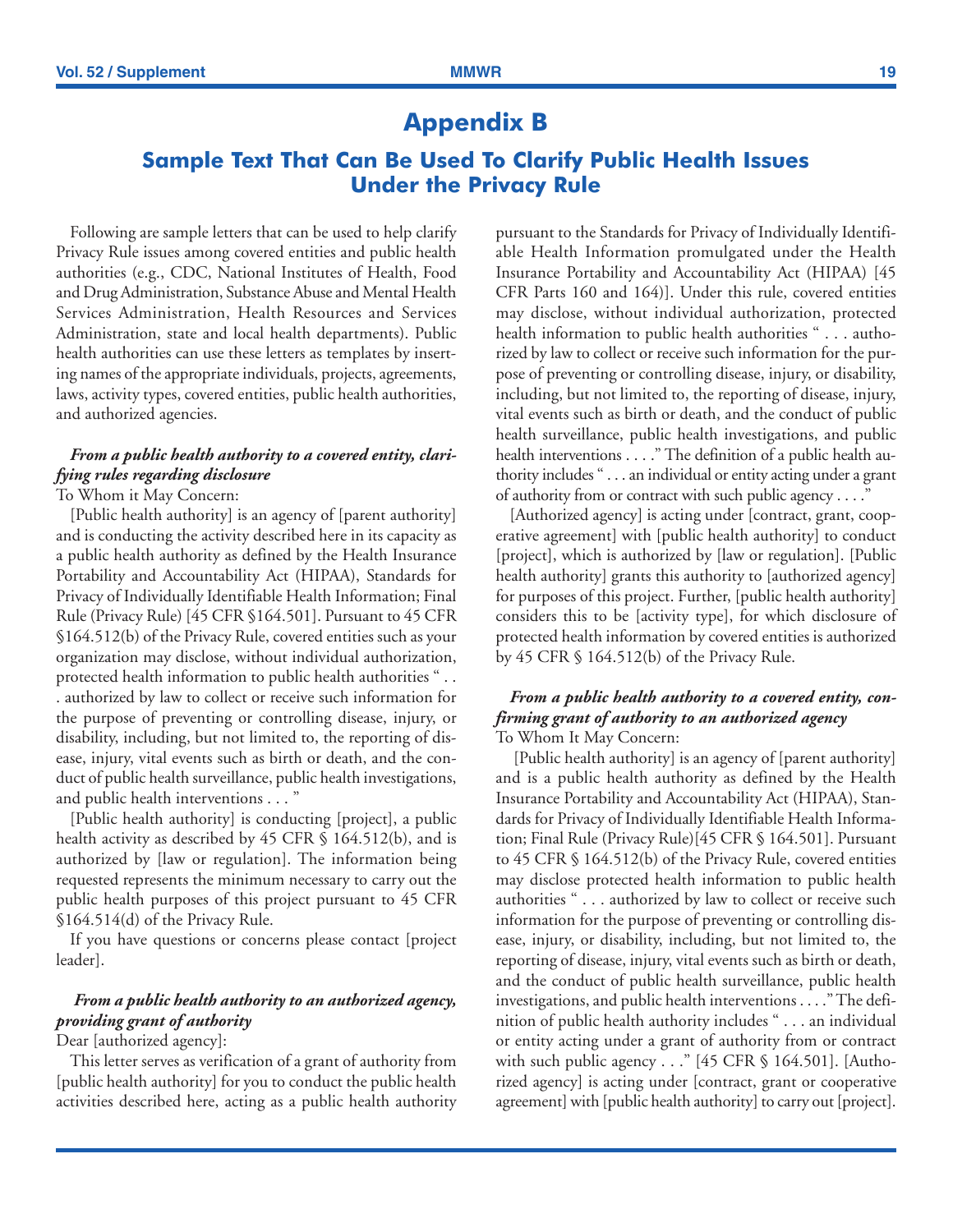Through this grant of authority, [authorized agency] may function as a public health authority under the Privacy Rule for purposes of this project.

[Project] is a public health activity as described by 45 CFR § 164.512(b) referenced previously, and is authorized by [law or regulation]. The information being requested represents the minimum necessary to carry out the public health purposes of this project pursuant to 45 CFR  $\S$  164.514(d) of the Privacy Rule. The Privacy Rule provides that covered entities " . . . may rely, if such reliance is reasonable under the circumstances, on a requested disclosure as the minimum necessary for the stated purposes when making disclosures to public officials that are permitted under 45 CFR § 164.512, if the public official represents that the information requested is the minimum necessary for the stated purposes(s)."

If you have questions or concerns please contact [project leader for authorized agency; public health authority contact].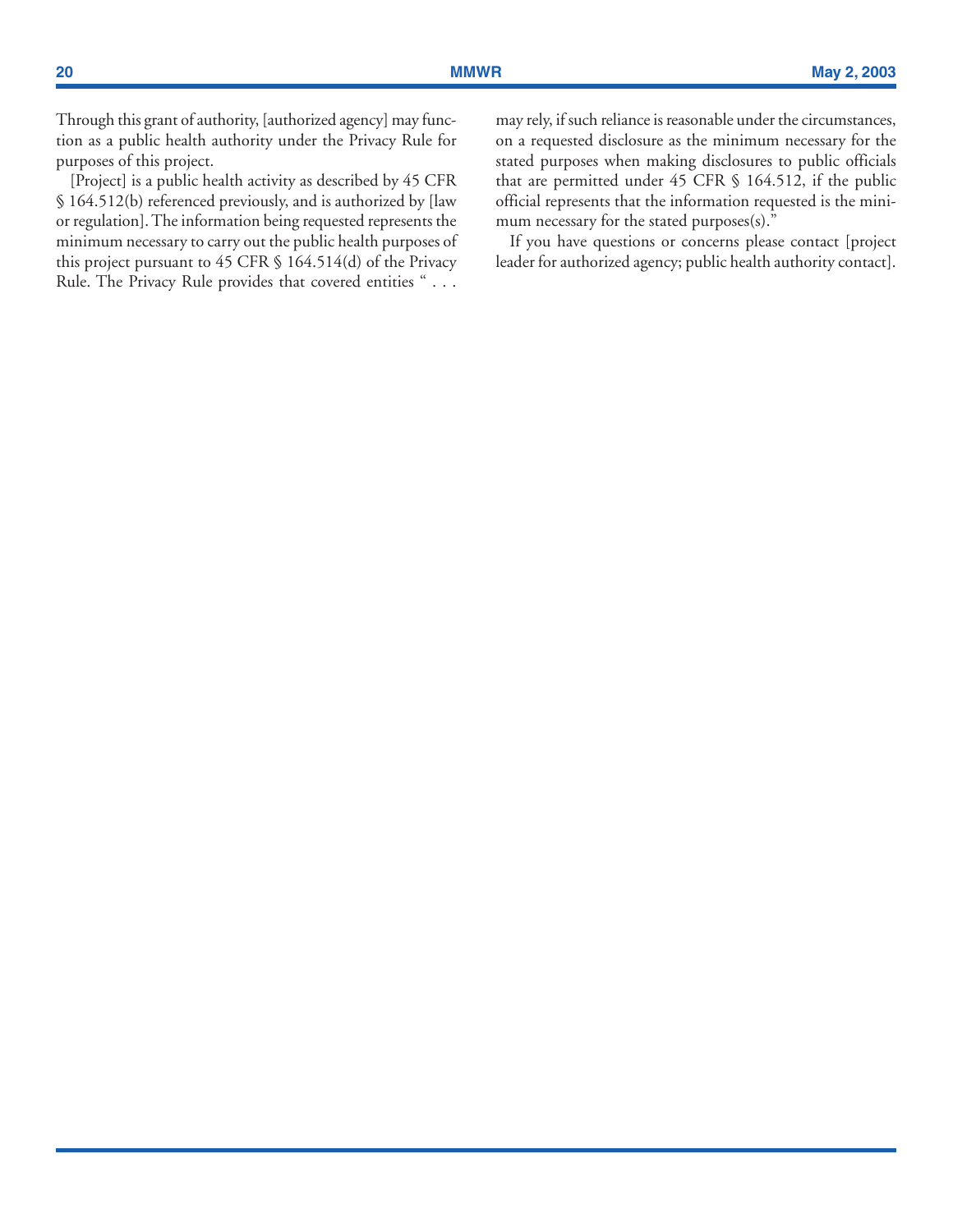All *MMWR* references are available on the Internet at [http://www.cdc.gov/mmwr.](http://www.cdc.gov/mmwr) Use the search function to find specific articles.

—————— Use of trade names and commercial sources is for identification only and does not imply endorsement by the U.S. Department of Health and Human Services. ——————

References to non-CDC sites on the Internet are provided as a service to *MMWR* readers and do not constitute or imply endorsement of these organizations or their programs by CDC or the U.S. Department of Health and Human Services. CDC is not responsible for the content of these sites. URL addresses listed in *MMWR* were current as of the date of publication.